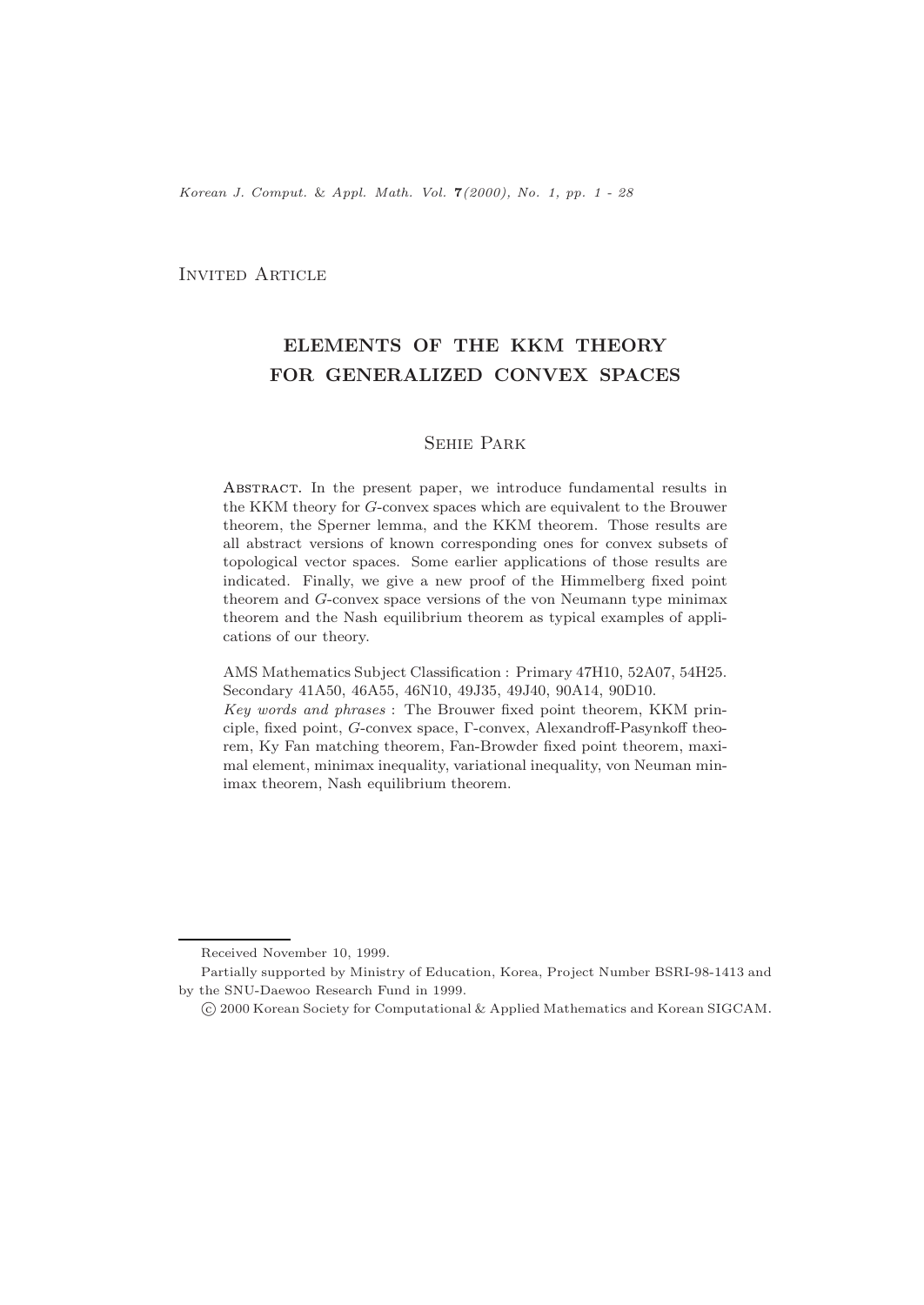## **1. Introduction**

It is well-known that the Brouwer fixed point theorem has numerous equivalent formulations and applications in various fields of mathematics such as topology, nonlinear analysis, equilibrium theory in economics, game theory, and others.

**Theorem** (Brouwer, 1912). Let  $\Delta_n = v_0v_1 \cdots v_n$  be an *n*-simplex. A *continuous map*  $f: \Delta_n \to \Delta_n$  *has a fixed point*  $x_0 = f(x_0) \in \Delta_n$ *.* 

There are a large number of different proofs of the Brouwer theorem; for the literature, see [P7,8]. One of the earlier proofs of the Brouwer theorem was given by Knaster, Kuratowski, and Mazurkiewicz (simply, KKM) [KKM] using the following [Sp]:

**Lemma** (Sperner, 1928)**.** *Let K be a simplicial subdivision of an n-simplex*  $v_0v_1 \cdots v_n$ . To each vertex of K, let an integer be assigned in such a way *that whenever a vertex u of K lies on a face*  $v_{i_0}v_{i_1}\cdots v_{i_k}$   $(0 \leq k \leq n, 0 \leq$  $i_0 < i_1 < \cdots < i_k \leq n$ , the number assigned to *u is one of the integers*  $i_0, i_1, \cdots, i_k$ . Then the total number of those *n*-simplexes of K, whose *vertices receive all*  $n + 1$  *integers*  $0, 1, \dots, n$ *, is odd. In particular, there is at least one such n-simplex.*

For proofs of the Sperner lemma, see [I,Sp,Z]. The lemma was first applied to new proofs of the invariance theorems on dimensions and domains in [Sp], and subsequently, to obtain the following KKM principle ("closed" version) in [KKM]:

**Theorem** (KKM, 1929). Let  $F_i$  ( $0 \leq i \leq n$ ) be  $n+1$  closed [resp. open] *subsets of an n-simplex*  $v_0v_1 \cdots v_n$ . If

$$
v_{i_0}v_{i_1}\cdots v_{i_k}\subset F_{i_0}\cup F_{i_1}\cup\cdots\cup F_{i_k}
$$

*holds for all faces*  $v_{i_0}v_{i_1}\cdots v_{i_k}$   $(0 \le k \le n, 0 \le i_0 < i_1 < \cdots < i_k \le n)$ , *then*  $\bigcap_{i=0}^{n} F_i \neq \emptyset$ *.* 

The KKM principle provides the foundations for many of the modern essential results in diverse areas of mathematical sciences; see [P7,8]. In 1974, Yoseloff [Y] derived the Sperner lemma from the Brouwer theorem, and hence those are equivalent to the KKM principle.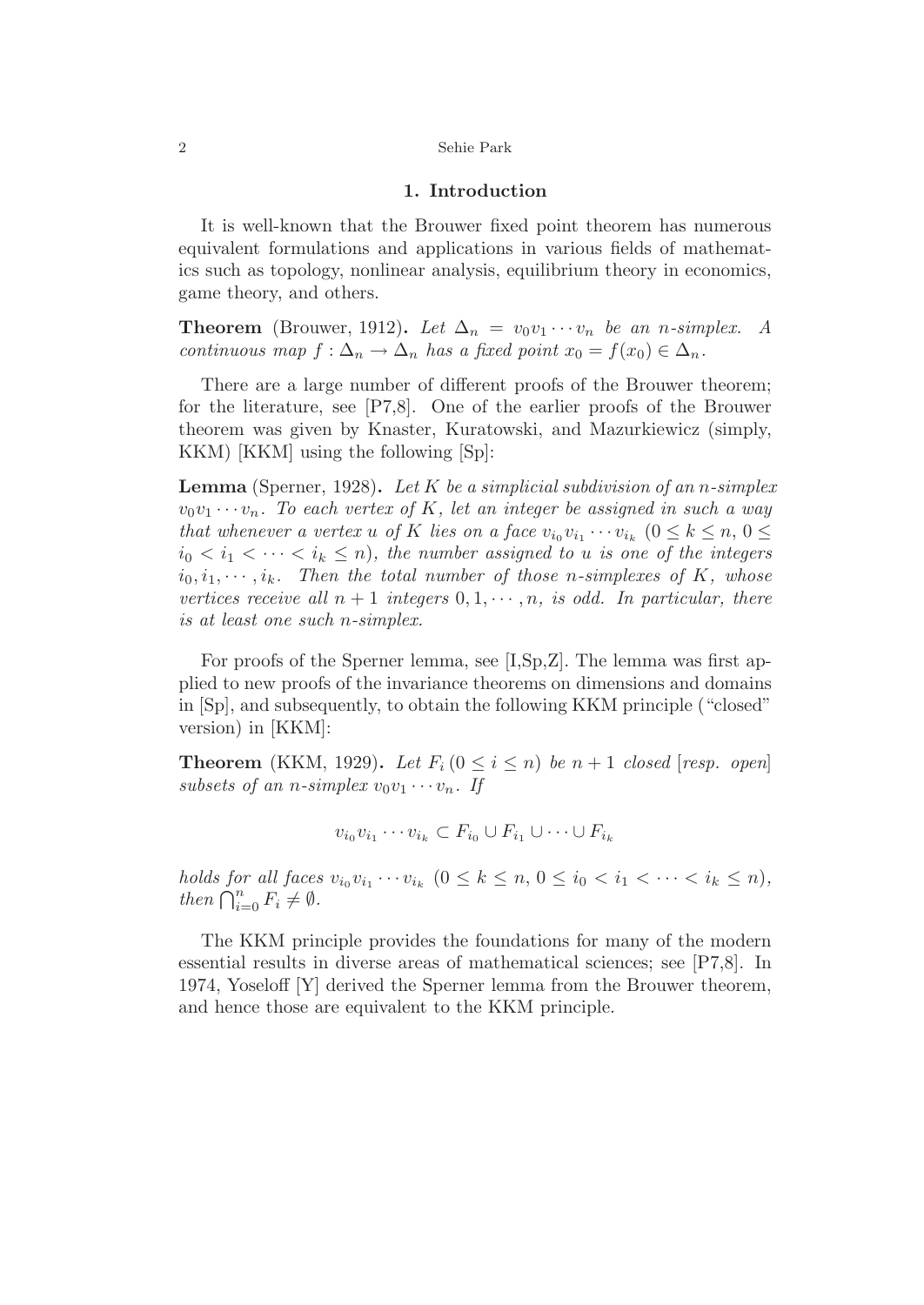Since 1961, Ky Fan had obtained generalizations of the KKM principle [F1,7] and applied them to various problems (see [F2-7]). Especially, he established an elementary but very basic "geometrical" lemma for multimaps and a minimax inequality. Later, Browder [Br] restated the lemma in the more convenient form of a fixed point theorem by means of the Brouwer theorem and the partition of unity argument. Those results are also known to be equivalent to the KKM principle. Along with such developments, there have appeared numerous generalizations of known results and new applications related to the so-called KKM map. For the literature, see [P7,8] and references therein.

In 1987, the "open" version of the KKM principle was due to Kim [Ki] and Shih and Tan [ST], and later Lassonde [L2] showed that the closed and open versions of the KKM principle can be derived from each other.

Let *D* be a nonempty set and *X* a convex subset of a vector space such that  $D \subset X$ . A multimap  $F: D \to X$  is called a KKM map if

$$
\operatorname{co} A \subset F(A) = \bigcup_{a \in A} F(a) \quad \text{for each} \ \ A \in \langle D \rangle,
$$

where co denotes the convex hull and  $\langle D \rangle$  the set of all nonempty finite subsets of *D*.

The KKM theory, first called by the author [P4], is the study of KKM maps and their applications. At the beginning, the theory was mainly concerned with convex subsets of topological vector spaces. Later, it has been extended to convex space by Lassonde [L1], and to spaces having certain families of contractible subsets (simply, *C*-spaces or *H*-spaces) by Horvath [H1-4]. This line of generalizations of earlier works is followed by many authors; see [PK2, P7,8].

On the other hand, in [PK1,3-6], the author introduced a more general concept than *C*-spaces and basic properties of KKM maps for such spaces, which seem to be more adequate for various purposes. Actually our new concept of generalized convex spaces or *G*-convex spaces is a common generalization of many of known abstract convexities without any linear structure developed in connection mainly with the fixed point theory and the KKM theory.

In the present paper, we introduce fundamental results in the KKM theory for *G*-convex spaces which are equivalent to the Brouwer theorem, the Sperner lemma, and the KKM principle. Those results are all abstract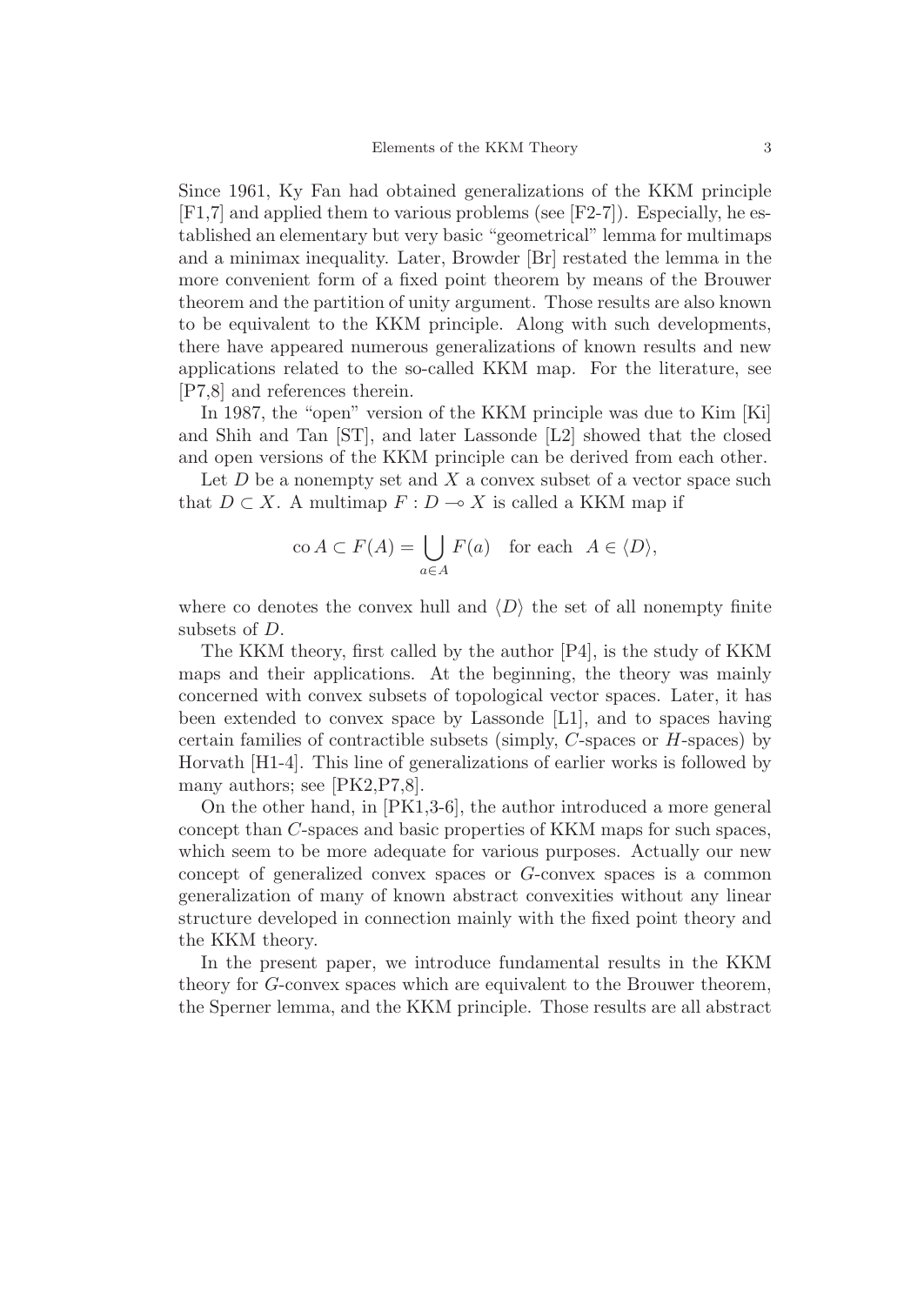versions of known corresponding ones for convex subsets of topological vector spaces. Some earlier applications of those results are indicated. Finally we show, as typical examples of applications, that the Himmelberg fixed point theorem directly follows from the open version of the KKM principle, and give *G*-convex space versions of the von Neumann minimax theorem and the Nash equilibrium theorem.

# **2. Generalized convex spaces**

A *generalized convex space* or a *G*-*convex space* (*X, D*; Γ) consists of a topological space *X* and a nonempty set *D* such that for each  $A \in \langle D \rangle$ having  $n+1$  elements, there exist a subset  $\Gamma(A)$  of X and a continuous function  $\phi_A : \Delta_n \to \Gamma(A)$  such that  $J \in \langle A \rangle$  implies  $\phi_A(\Delta_J) \subset \Gamma(J)$ . Note that  $\phi_A|_{\Delta_I}$  can be regarded as  $\phi_J$  and we may assume  $\Gamma(J) \subset \Gamma(A)$ .

Here  $\Delta_J$  denotes the face of  $\Delta_n$  corresponding to  $J \in \langle A \rangle$ ; that is, if  $A = \{a_0, a_1, \dots, a_n\}$  and  $J = \{a_{i_0}, a_{i_1}, \dots, a_{i_k}\} \subset A$ , then  $\Delta_J :=$  $\text{co}\{v_{i_0}, v_{i_1}, \cdots, v_{i_k}\}.$  We may write  $\Gamma_A = \Gamma(A)$  for each  $A \in \langle D \rangle$ .

In our previous works [PK1-5], we assumed that *D* is a nonempty subset of *X* in the definition of a *G*-convex space  $(X, D; \Gamma)$ . From now on, we adopt the above definition; that is, we do not assume  $D \subset X$  in general. In case  $X \supset D$ , then  $(X, D; \Gamma)$  will be denoted by  $(X \supset D; \Gamma)$ ; and if  $X = D$ , then  $(X \supset X; \Gamma)$  by  $(X; \Gamma)$ .

There are a lot of examples of *G*-convex spaces :

**Examples 2.1.** If *X* is a convex subset of a vector space,  $D \subset X$ , and *X* has a topology such that each  $\Gamma_A$  is the convex hull of  $A \in \langle D \rangle$ equipped with the Euclidean topology, then  $(X, D; \Gamma)$  becomes a convex space generalizing the one due to Lassonde [L1]. Note that any convex subset of a topological vector space is a convex space, but not conversely.

**Examples 2.2.** If  $X = D$  and  $\Gamma_A$  is assumed to be contractible or, more generally, infinitely connected (that is, *n*-connected for all  $n \geq 0$ ), and if for each  $A, B \in \langle X \rangle$ ,  $A \subset B$  implies  $\Gamma_A \subset \Gamma_B$ , then  $(X; \Gamma)$  becomes a *C*-space (or an *H*-space) due to Horvath [H1-4]; see also [PK2].

**Examples 2.3.** Other major examples of *G*-convex spaces are metric spaces with Michael's convex structure, Pasicki's *S*-contractible spaces, Horvath's pseudoconvex spaces, Komiya's convex spaces, Bielawski's simplicial convexities, Joó's pseudoconvex spaces, and so on. For the literature, see [PK1,3-6]. Recently, further examples of *G*-convex spaces were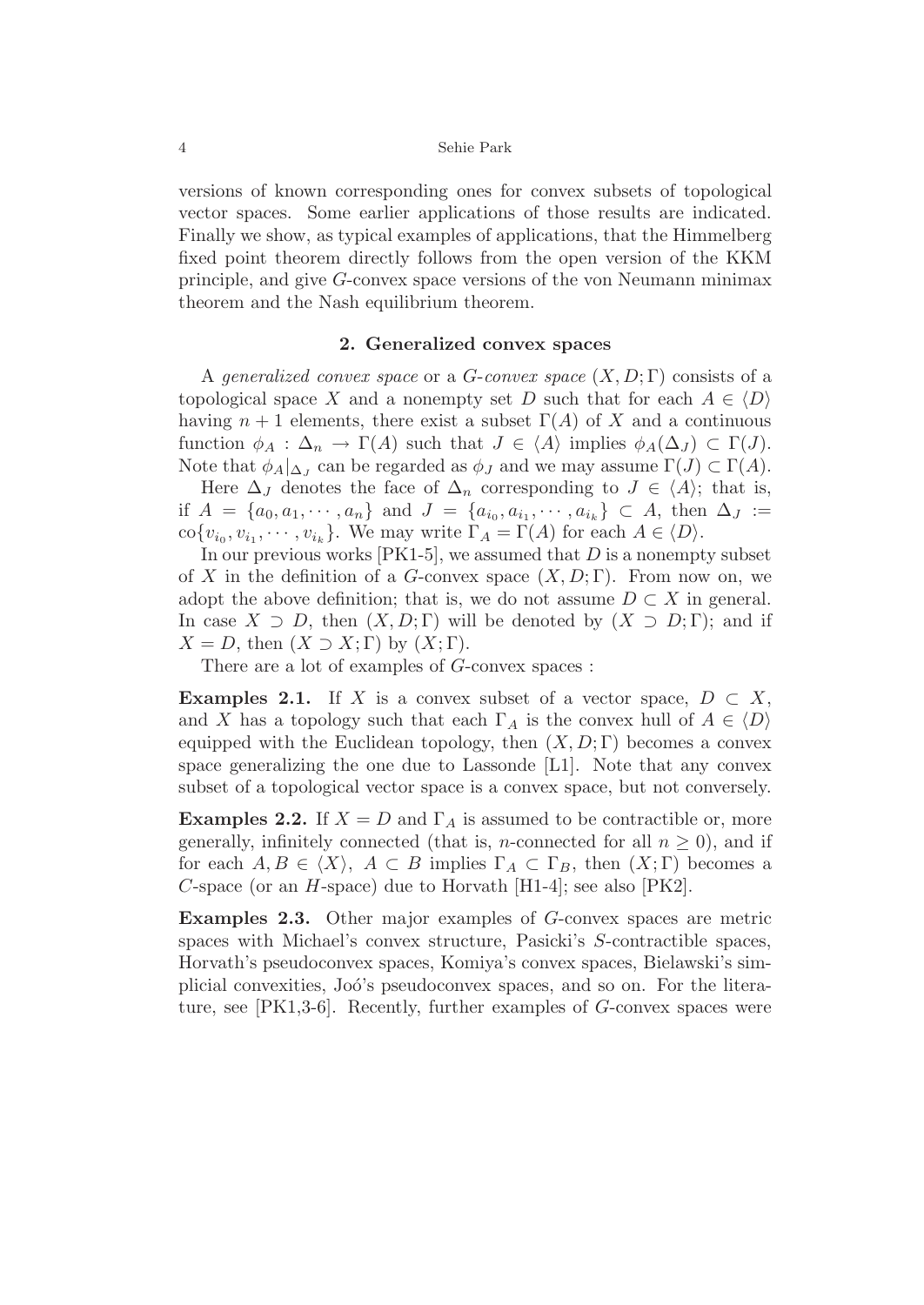given by the author  $[P9]$  as follows: *L*-spaces and *B'*-simplicial convexity of Ben-El-Mechaiekh et al., continuous images of *G*-convex spaces, Verma's or Stachó's generalized *H*-spaces, Kulpa's simplicial structures,  $P_{1,1}$ -spaces of Forgo and Joó, *mc*-spaces of Llinares, hyperconvex metric spaces due to Aroszajn and Panitchpakdi, and Takahashi's convexity in metric spaces.

For a *G*-convex space  $(X \supset D; \Gamma)$ , a subset  $Y \subset X$  is said to be  $\Gamma$ *convex* if for each  $N \in \langle D \rangle$ ,  $N \subset Y$  implies  $\Gamma_N \subset Y$ ; and for any subset  $Y \subset X$ , the *convex hull* of *Y* is defined by as follows :

 $\Gamma$ -co  $Y := \bigcap \{Z \subset X : Z \text{ is a } \Gamma$ -convex subset of  $X$  containing  $Y\}$ *.* 

It is easily seen that  $\Gamma$ -co *Y* =  $\left[\right.\left.\right|\left.\left\{\Gamma$ -co *N* : *N*  $\in$  *Y*  $\right\rangle\right\}$ .

A *multimap* (simply, a *map* )  $T: X \rightarrow Y$  is a function from X into the power set  $2^Y$  of *Y*.  $T(x)$  is called the *value* of *T* at  $x \in X$  and  $T^-(y) :=$  ${x \in X : y \in T(x)}$  the *fiber* of *T* at  $y \in Y$ . Let  $T(A) := \bigcup \{T(x) : x \in A\}$ for  $A \subset X$ .

For a *G*-convex space  $(X, D; \Gamma)$ , a multimap  $F: D \to X$  is called a *KKM map* if

$$
\Gamma_N \subset F(N) \quad \text{for each } N \in \langle D \rangle.
$$

A subset *A* of a topological space *X* is said to be *compactly closed* [resp. *open*] in *X* if for every compact set  $K \subset X$ , the set  $A \cap K$  is *closed* [resp. *open*] in *K*.

# **3. The KKM theorem and a matching theorem**

The following is a KKM theorem for *G*-convex spaces :

**Theorem 1.** Let  $(X, D; \Gamma)$  be a *G*-convex space and  $F: D \to X$  *a map such that*

(1.1) *F has compactly closed* [*resp. open*] *values; and*

(1.2) *F is a KKM map.*

*Then*  ${F(z)}_{z \in D}$  *has the finite intersection property. Further, if F has compactly closed values and if*

(1.3)  $\bigcap_{z \in M} F(z)$  *is compact for some*  $M \in \langle D \rangle$ *, then we have*

$$
\bigcap_{z \in D} F(z) \neq \emptyset.
$$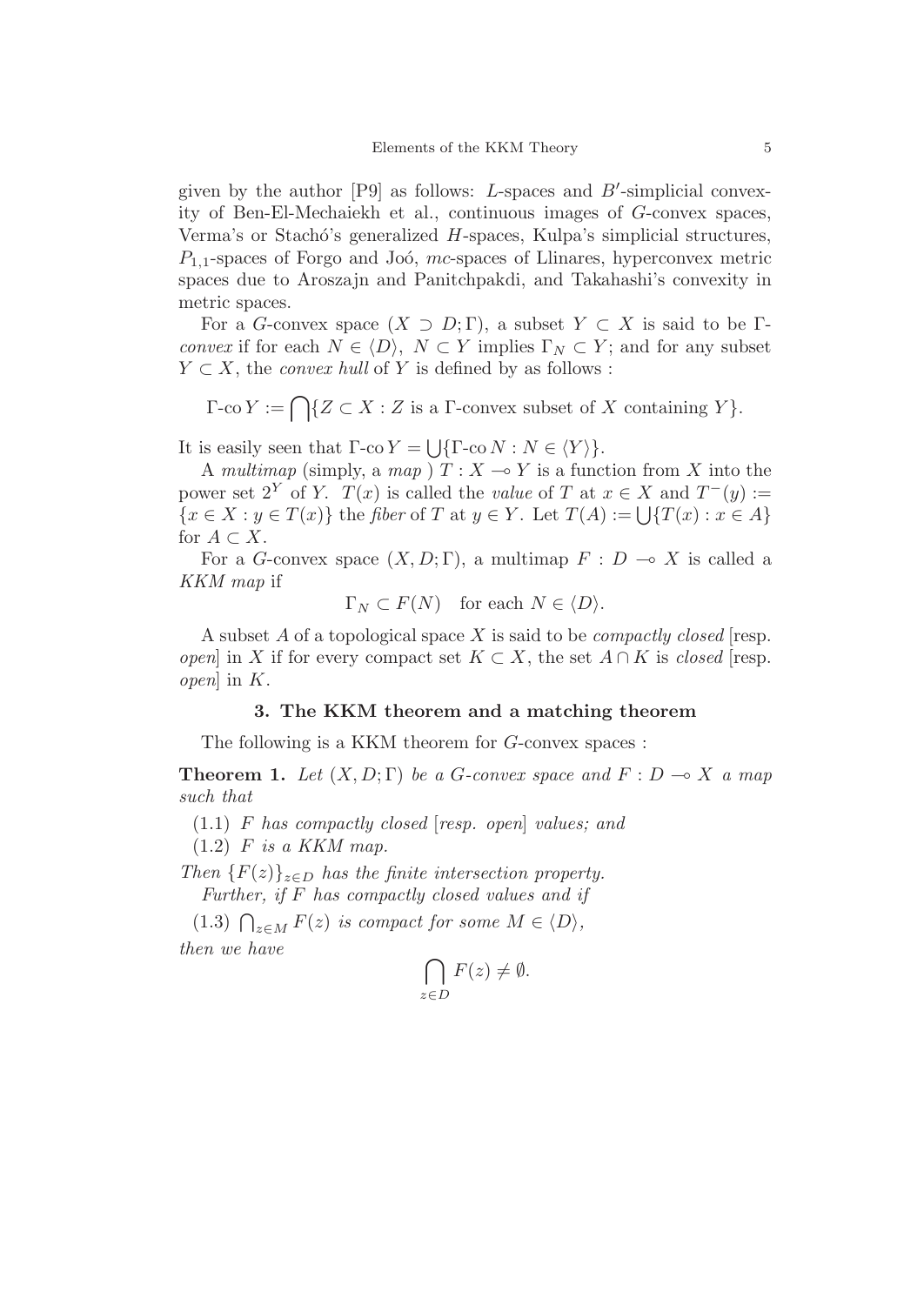*Proof.* Let  $A = \{a_0, a_1, \dots, a_n\} \in \langle D \rangle$ . Then there exists a continuous function  $\phi_A : \Delta_n \to \Gamma_A$  such that, for any  $0 \leq i_0 < i_1 < \cdots < i_k \leq n$ , we have

$$
\phi_A(\text{co}\{v_{i_0}, v_{i_1}, \cdots, v_{i_k}\}) \subset \Gamma(\{a_{i_0}, a_{i_1}, \cdots, a_{i_k}\}) \cap \phi_A(\Delta_n).
$$

Since *F* is a KKM map, it follows that

$$
\operatorname{co}\{v_{i_0}, v_{i_1}, \cdots, v_{i_k}\} \subset \phi_A^-(\Gamma(\{a_{i_0}, a_{i_1}, \cdots, a_{i_k}\}) \cap \phi_A(\Delta_n))
$$

$$
\subset \bigcup_{j=0}^k \phi_A^-(F(a_{i_j}) \cap \phi_A(\Delta_n)).
$$

Since  $F(a_{i}) \cap \phi_A(\Delta_n)$  is closed [resp. open] in the compact subset  $\phi_A(\Delta_n)$  of  $\Gamma_A$ ,  $\phi_A^-(F(a_{i_j}) \cap \phi_A(\Delta_n))$  is closed [resp. open] in  $\Delta_n$ . Note that  $v_i \multimap \phi_A^-(F(a_i) \cap \phi_A(\Delta_n))$  is a KKM map on  $\{v_0, v_1, \dots, v_n\}$ . Hence, by the KKM principle, we have

$$
\bigcap_{i=0}^{n} \phi_A^-(F(a_i) \cap \phi_A(\Delta_n)) \neq \emptyset,
$$

which readily implies  $\bigcap_{i=0}^n F(a_i) \neq \emptyset$ . This completes the proof of the first part.

Note that the second part follows immediately from the first.  $\Box$ 

**Remarks.** (1) Condition (1.1) is actually satisfied if we assume that, for each  $a \in D$  and  $A \in \langle D \rangle$ ,  $F(a) \cap \Gamma_A$  is closed [resp. open] in  $\Gamma_A$ . This is said by some authors that  $F$  has finitely closed [resp. open] values.

(2) For  $X = \Delta_n$ , if *D* is the set of vertices of  $\Delta_n$  and  $\Gamma = \infty$ , the convex hull, Theorem 1 reduces to the celebrated KKM principle [KKM]. This principle was first used in [KKM] to obtain one of the most direct proofs of the Brouwer theorem, and later applied to topological results on Euclidean spaces in [A, AH]; see [PJ].

(3) If *D* is a nonempty subset of a topological vector space *X* (not necessarily Hausdorff), Theorem 1 extends Fan's KKM lemma [F1]. Fan [F1] applied his lemma to coincidence theorems generalizing the Tychonoff fixed point theorem and a result concerning two continuous maps from a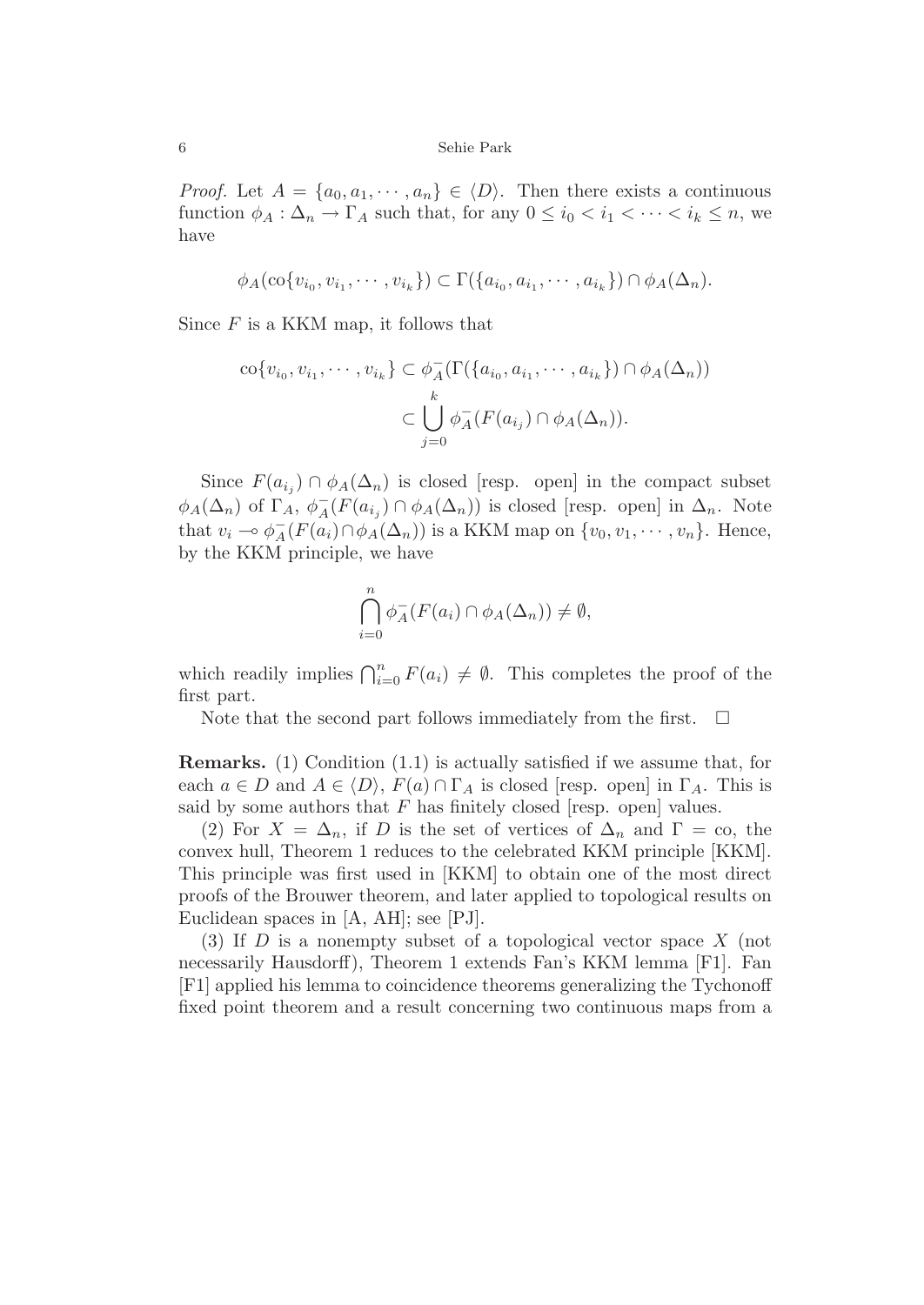compact convex set into a uniform space. Later, Fan [F2] also applied his lemma to obtain an intersection theorem (concerning sets with convex sections) which implies the Sion minimax theorem and the Tychonoff fixed point theorem.

(4) For another forms of the KKM theorem for convex spaces and their applications, see [P1,4-6]. A far-reaching generalized form of Theorem 1 and its equivalent formulations were already given by the author and Kim [PK1,3,4]. There are a lot of more general "compactness" or "coercivity" conditions than  $(1.3)$ ; see  $[PK3,4]$ . However, for the simplicity, we adopt only  $(1.3)$  and a more simple form for a singleton  $M = \{z_0\}$ ; see Theorems 3 and 5-11.

From Theorem 1, we have the following generalization of the Alexandroff-Pasynkoff theorem [AP]:

For  $D = \{a_0, a_1, \dots, a_n\}$ , we denote as follows:

$$
A_0 := \{a_0, \cdots, a_{n-1}\},
$$
  

$$
A_i := \{a_0, \cdots, \widehat{a_{i-1}}, \cdots, a_n\}
$$

for  $1 \leq i \leq n$ .

**Theorem 2.** Let  $(X, D; \Gamma)$  be a *G*-convex space such that *D* is as above *and*  $T : D \rightarrow X$  *a multimap with compactly closed [resp. open] values such that*

 $(2.1)$   $X = T(D)$  *and*  $(2.2)$   $\Gamma_{A_i} \subset T(a_i)$  for  $0 \leq i \leq n$ . *Then*  $\bigcap_{i=0}^{n} T(a_i) \neq \emptyset$ *.* 

*Proof.* We show that *T* is a KKM map. Let  $N \in \langle D \rangle$ . If  $N = D$ , then  $\Gamma_N \subset X = T(N)$  by (2.1). Suppose that  $N \subsetneq D$ . Then, by (2.2),

 $\Gamma_N \subset \Gamma_{A_i} \subset T(a_i)$  for some  $a_i \in N$ ,

and hence

$$
\Gamma_N \subset \bigcup \{ T(a_i) : a_i \in N \} = T(N).
$$

Now the conclusion follows from Theorem 1.  $\Box$ 

**Remarks.** (1) For  $X = D = \Delta_n$  and  $\Gamma = \infty$ , the closed version of Theorem 2 reduces to the Alexandroff-Pasynkoff theorem [AP], which was first applied to the essentiality of the identity map of a simplex.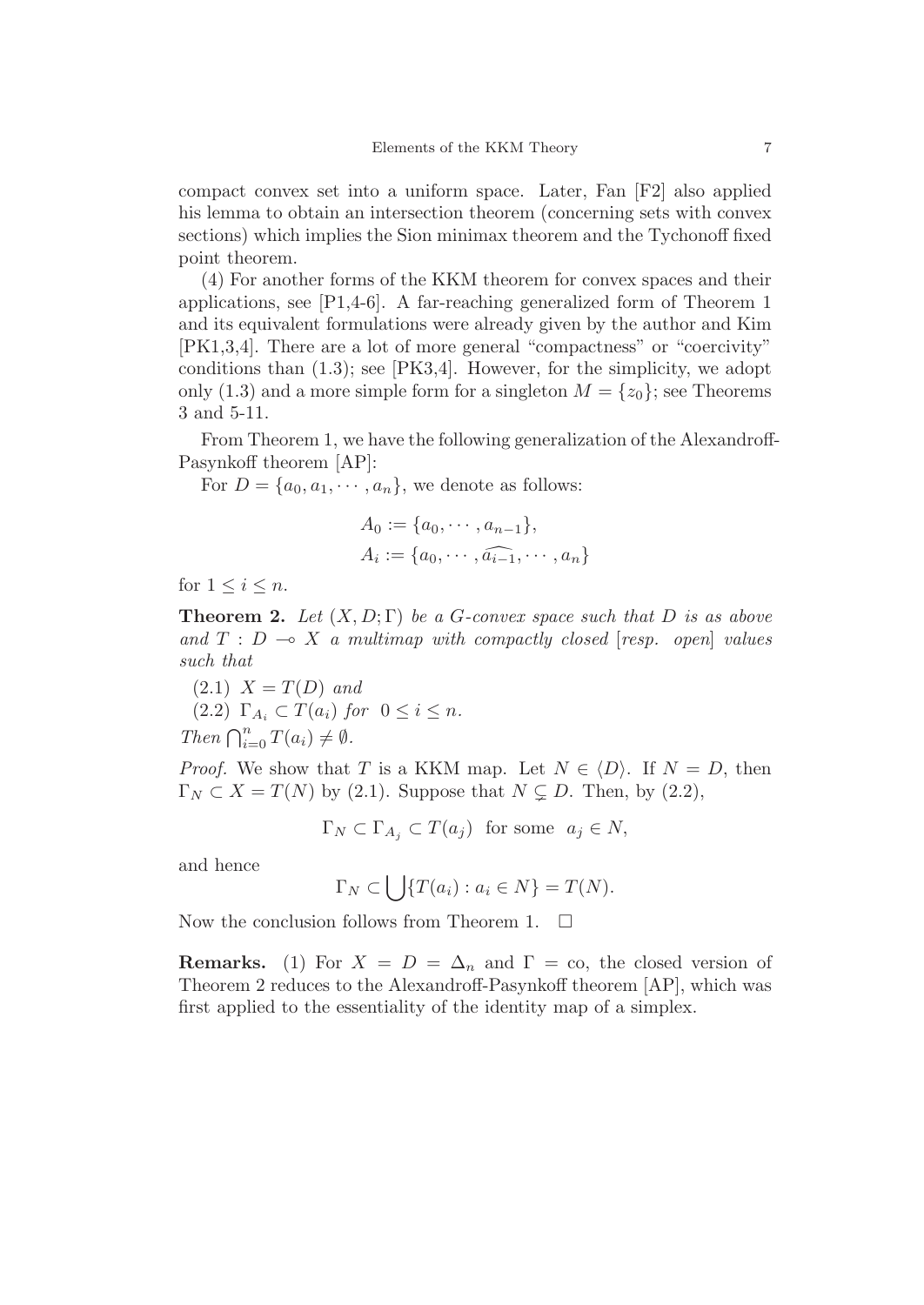(2) The Alexandroff-Pasynkoff theorem readily implies the Brouwer fixed point theorem, and hence Theorems 1 and 2 are equivalent to the KKM principle; see [PJ], where some fixed point theorems, intermediate value theorems, various non-retract theorems, and the non-contractibility of spheres are shown to be equivalent to the KKM principle.

From now on, we are mainly concerned with the closed version of the KKM principle. From Theorem 1, we have the following Ky Fan type matching theorem for open covers:

**Theorem 3.** *Let*  $(X, D; \Gamma)$  *be a G-convex space and*  $S: D \to X$  *a map such that*

(3.1)  $S(z)$  *is compactly open for each*  $z \in D$ ;

(3.2)  $S^-(y)$  *is nonempty for each*  $y \in X$  *(that is, S is surjective); and* 

(3.3)  $X \setminus S(z_0)$  *is compact for some*  $z_0 \in X$ *.* 

*Then there exists an*  $N \in \langle D \rangle$  *such that* 

$$
\Gamma_N \cap \bigcap_{z \in N} S(z) \neq \emptyset.
$$

*Proof.* Let  $F : D \multimap X$  be a map given by  $F(z) := X \setminus S(z)$  for  $z \in$ *D*. Then condition (3.1) implies (1.1). Suppose, on the contrary to the conclusion, that for any  $N \in \langle D \rangle$ , we have  $\Gamma_N \cap \bigcap_{z \in N} S(z) = \emptyset$ ; that is,  $\Gamma_N \subset X \setminus \bigcap_{z \in N} S(z) = \bigcup_{z \in N} (X \setminus S(z)) = F(N)$ , which implies (1.2). Moreover,  $(3.3)$  implies  $(1.3)$  with  $M = \{z_0\}$ . Therefore, by Theorem 1, there exists a  $\hat{y} \in \bigcap_{z \in D} F(z) = \bigcap_{z \in D} (X \setminus S(z))$ . Hence  $\hat{y} \notin S(z)$  or  $z \notin S^-(\hat{y})$  for all  $z \in D$ . This violates condition (3.2). This completes our proof.  $\square$ 

**Remark.** The origin of Theorem 3 goes back to Ky Fan [F6,7] for a convex set  $X = D$ . For applications, see also [P1-3].

Theorem 3 can be stated in its contrapositive form and in terms of the complement  $F(x)$  of  $S(x)$  in X. Then we obtain the closed version of Theorem 1 with  $M = \{z_0\}.$ 

# **4. Another whole intersection theorem**

From Theorem 1, we have another whole intersection property: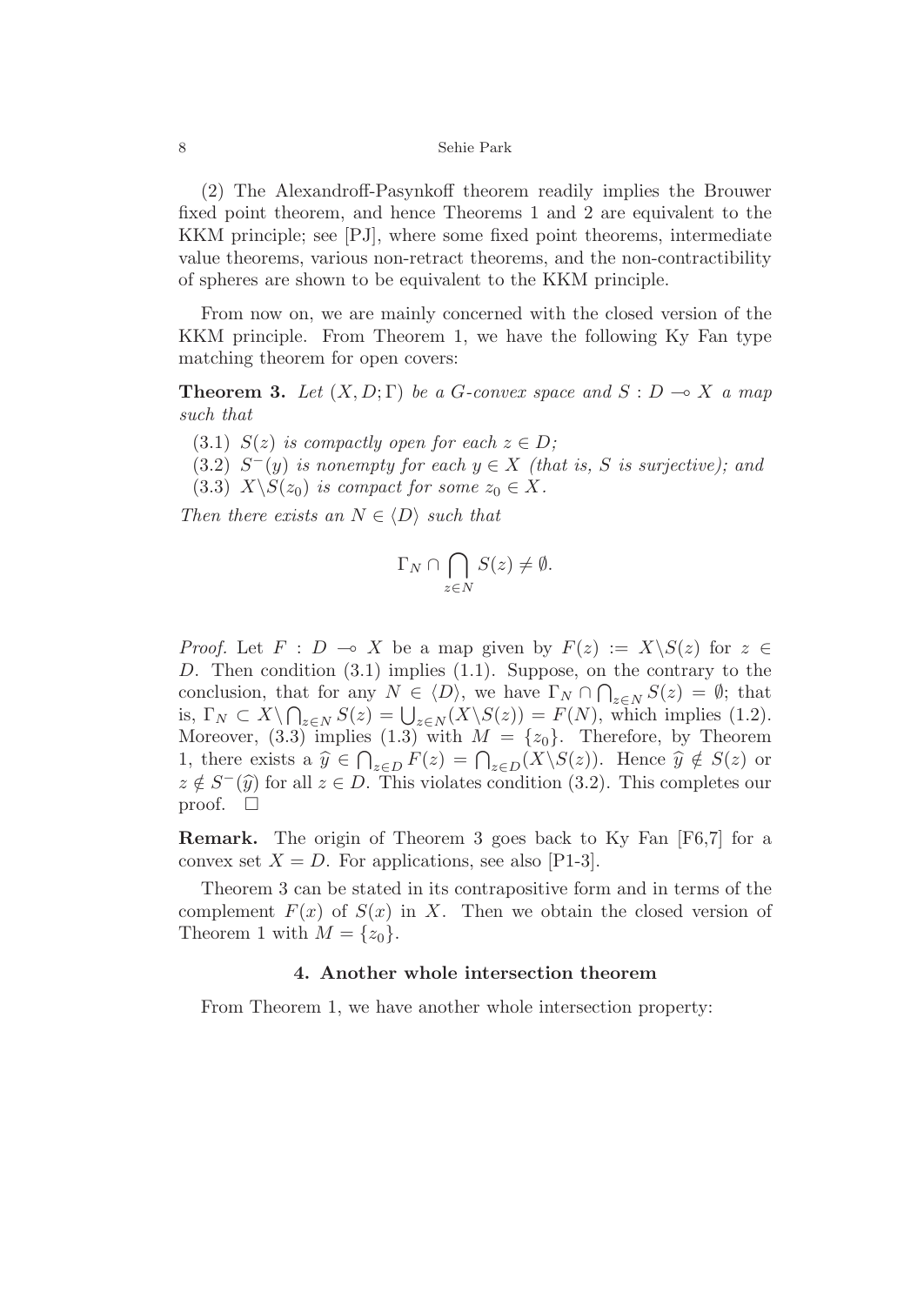**Theorem 4.** Let  $(X, D; \Gamma)$  be a *G*-convex space and  $F: D \to X$ ,  $G: X \to \mathbb{R}$ *X maps such that*

- (4.1) *F has compactly closed values;*
- $(4.2)$  *for each*  $x \in X$  *and each*  $N \in \langle D \setminus F^{-}(x) \rangle$ *, we have*  $\Gamma_N \subset X \setminus G^{-}(x)$ *;*
- $(4.3)$   $x \in G(x)$  for each  $x \in X$ ; and
- (4.4)  $\bigcap_{z \in M} F(z)$  *is compact for some*  $M \in \langle D \rangle$ *.*

*Then*

$$
\bigcap_{z \in D} F(z) \neq \emptyset.
$$

*Proof.* In view of Theorem 1, it suffices to show that *F* is a KKM map. Otherwise, there exists a subset  $N \in \langle D \rangle$  such that  $\Gamma_N \not\subset F(N)$ ; that is, there exists an  $x \in \Gamma_N$  such that  $x \notin F(z)$  for all  $z \in N$ . Hence,  $N \in \langle D \backslash F^-(x) \rangle$  and, by (4.2), we have  $\Gamma_N \subset X \backslash G^-(x)$ . Therefore,  $x \in X \backslash G^-(x)$  or  $x \notin G^-(x)$ , which contradicts (4.3).  $\square$  $x \in X \backslash G^{-}(x)$  or  $x \notin G^{-}(x)$ , which contradicts (4.3).

**Remark.** The first particular form of Theorem 4 is due to Tarafdar [Tr2] for a convex space  $X = D$ . Another forms of Theorem 4 also appear in [H1,P5] and others.

From now on, we consider the case  $M = \{z_0\}$  for simplicity.

## **5. Geometric or section properties**

In this section, we deduce two geometric forms of the whole intersection property (Theorem 4). The following is usually called the section property:

**Theorem 5.** *Let*  $(X, D; \Gamma)$  *be a G*-convex space and  $A \subset D \times X$ ,  $B \subset \Gamma$  $X \times X$  *such that* 

- (5.1)  $\{y \in X : (z, y) \in A\}$  *is compactly closed for each*  $z \in D$ ;
- (5.2) *for each*  $y \in X$  *and each nonempty finite subset*  $N \subset \{z \in D :$  $(x, y) \notin A$ , we have  $\Gamma_N \subset \{x \in X : (x, y) \notin B\}$ ;
- $(5.3)$   $(x, x) \in B$  *for each*  $x \in X$ *; and*
- $(5.4) \{y \in X : (z_0, y) \in A\}$  *is compact for some*  $z_0 \in D$ *.*

*Then there exists an*  $x_0 \in X$  *such that*  $D \times \{x_0\} \subset A$ *.* 

*Proof of Theorem 5 using Theorem 4.* For each  $z \in D$ , let  $F(z) := \{y \in$  $X : (z, y) \in A$ . Then  $(5.1) \implies (4.1)$ . Moreover, for each  $x \in X$ , let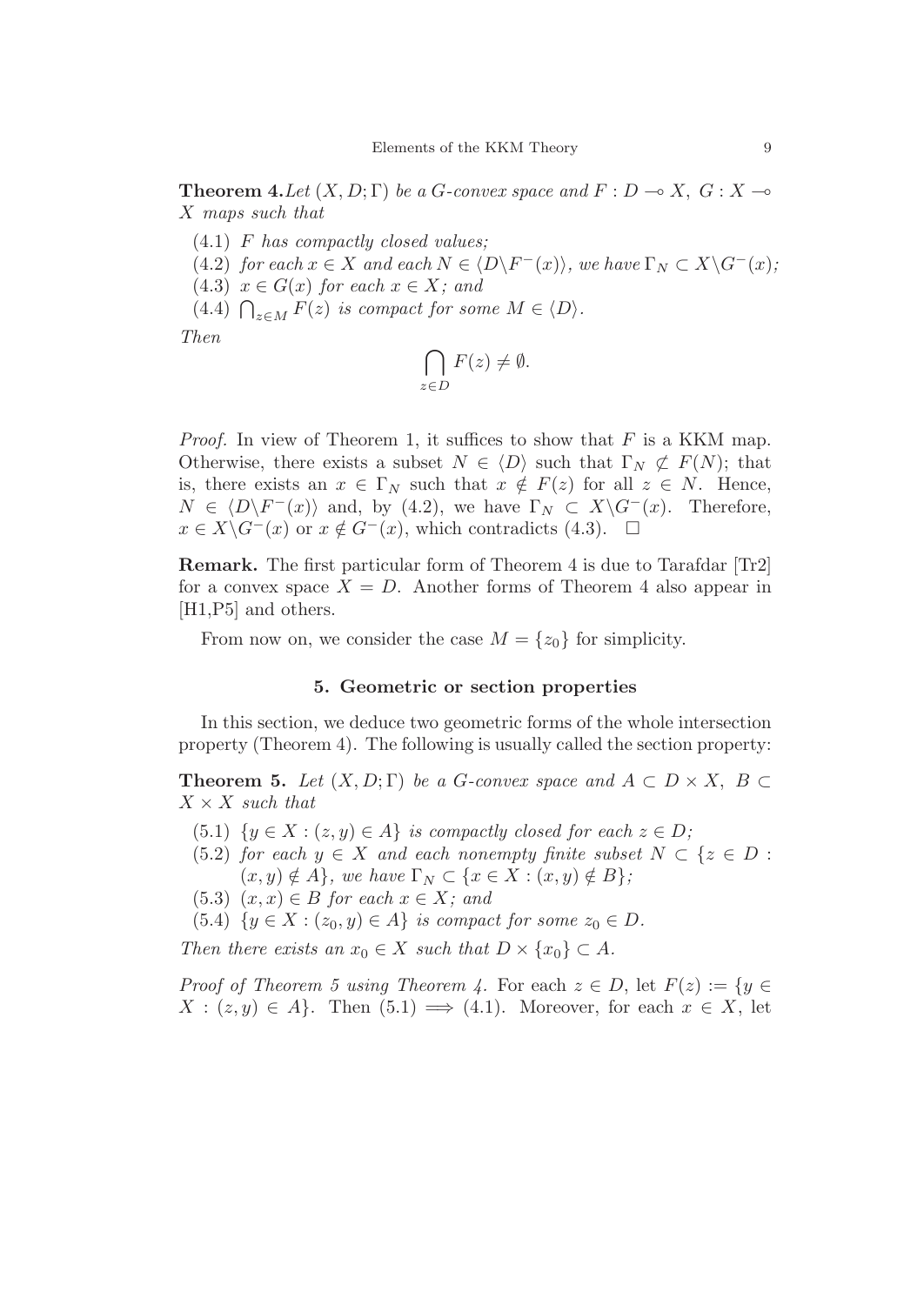$G(x) := \{y \in X : (x, y) \in B\}$ . Then  $(5.2) \implies (4.2)$ . Further  $(5.3) \implies$  $(4.3)$  and  $(5.4) \implies (4.4)$ . Therefore, by Theorem 4, we have

$$
\bigcap_{z \in D} F(z) = \bigcap_{z \in D} \{ y \in X : (z, y) \in A \} \neq \emptyset.
$$

Hence there exists an  $x_0 \in X$  such that  $(z, x_0) \in A$  for all  $z \in D$ ; that is,  $D \times \{x_0\} \subset A$ . This completes our proof.  $\square$ 

**Remark.** If  $X = D$  is a convex subset of a topological vector space and if  $A = B$ , Theorem 5 reduces to Fan's 1961 Lemma [F1, Lemma 4]. He obtained his result from his own generalization of the KKM principle and applied it to a direct proof of the Tychonoff fixed point theorem. Other interesting applications of his useful lemma to fixed points, minimax theorems, equilibrium points, extension of monotone sets, potential theory, etc. have been made by Fan [F3] and many others; see [P7,8].

The following form of the geometric property is equivalent to Theorem 5 :

**Theorem 6.** *Let*  $(X, D; \Gamma)$  *be a G*-convex space and  $A \subset D \times X$ ,  $B \subset$  $X \times X$  *such that* 

- (6.1)  $\{y \in X : (z, y) \in A\}$  *is compactly open for each*  $z \in D$ ;
- (6.2) *for each*  $y \in X$  *and each nonempty finite subset*  $N \subset \{z \in D :$  $(z, y) \in A$ , we have  $\Gamma_N \subset \{x \in X : (x, y) \in B\}$ ;
- (6.3) *for each*  $y \in X$ *, there exists a*  $z \in D$  *such that*  $(z, y) \in A$ *; and*
- (6.4)  $\{y \in X : (z_0, y) \notin A\}$  *is compact for some*  $z_0 \in D$ *.*

*Then there exists an*  $x_0 \in X$  *such that*  $(x_0, x_0) \in B$ *.* 

*Proof of Theorem 6 using Theorem 5.* Consider Theorem 5 replacing (*A, B*) by their respective complements  $(A^c, B^c)$ . Then (5.1) and (5.2) are satisfied by  $(6.1)$  and  $(6.2)$ . Since  $(6.3)$  is the negation of the conclusion of Theorem 5, we should have the negation of (5.3). Therefore, the conclusion follows.  $\square$ 

*Proof of Theorem 5 using Theorem 6.* Similar. □

**Remark.** If  $X = D$  is a convex subset of a topological vector space and if  $A = B$ , Theorem 6 reduces to Fan [F5, Theorem 2]. In this case,  $(6.2)$ merely tells that  $\{x \in X : (x, y) \in A\}$  is convex.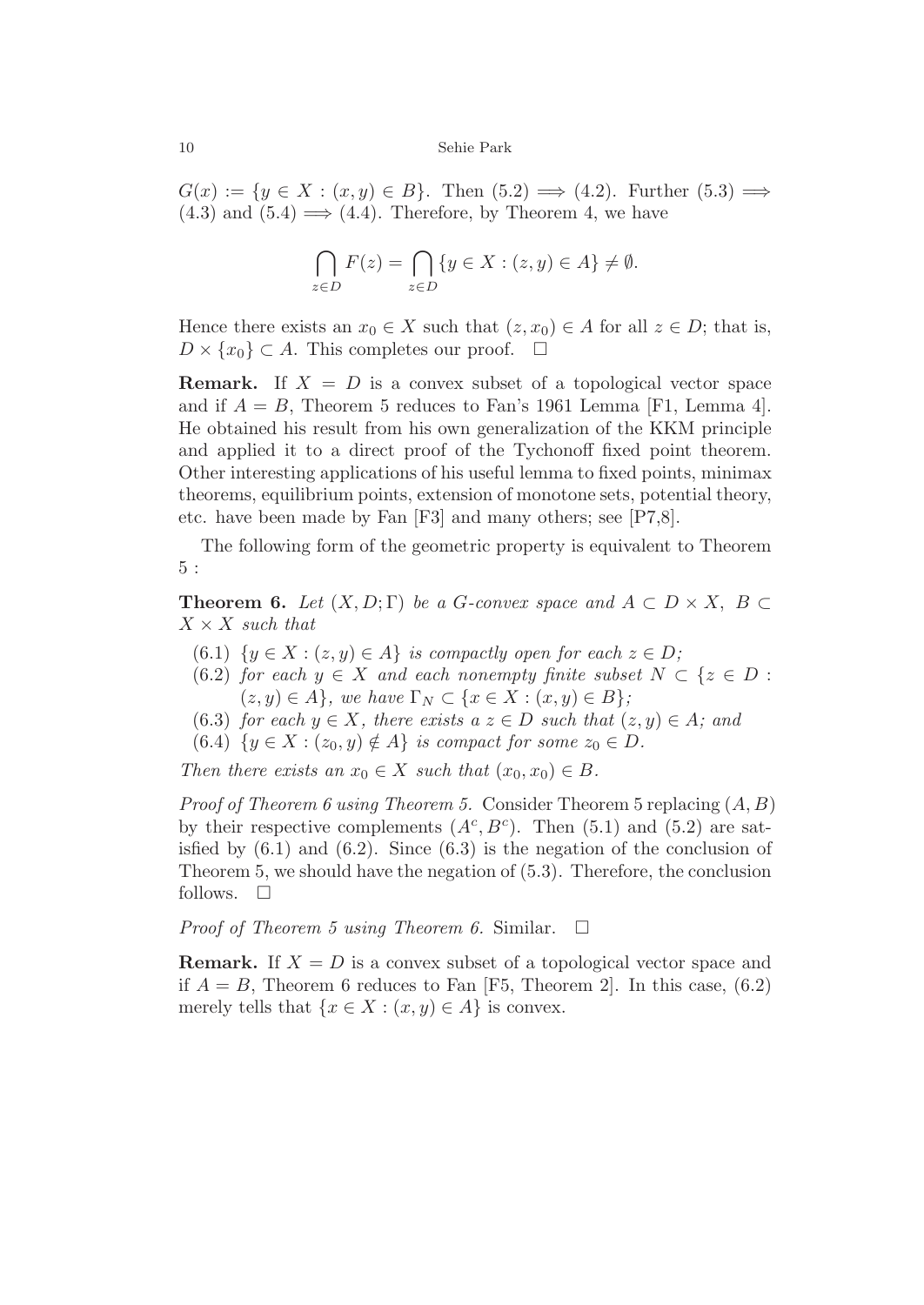## **6. The Fan-Browder type fixed point theorems**

Theorem 6 can be easily reformulated to the following fixed point theorem :

**Theorem 7.** *Let*  $(X, D; \Gamma)$  *be a G-convex space and*  $S: D \to X, T$ :  $X \rightarrow X$  *two maps such that* 

- (7.1)  $S(z)$  *is compactly open for each*  $z \in D$ ;
- $(7.2)$  *for each*  $y \in X$ ,  $N \in \langle S^-(y) \rangle$  *implies*  $\Gamma_N \subset T^-(y)$ ;
- $(7.3)$  *for each*  $y \in X$ ,  $S^-(y) \neq \emptyset$ *; and*
- (7.4)  $X \setminus S(z_0)$  *is compact for some*  $z_0 \in D$ *.*

*Then T has a fixed point*  $x_0 \in X$ *; that is*  $x_0 \in T(x_0)$ *.* 

*Proof of Theorem 7 using Theorem 6.* Let *A* and *B* be the graphs of *S* and *T*, respectively. Then conditions  $(7.1)$  -  $(7.4)$  imply  $(6.1)$  -  $(6.4)$ . Therefore, by Theorem 6, there exists an  $x_0 \in X$  such that  $(x_0, x_0) \in B$ , that is, *T* has a fixed point  $x_0 \in X$ .  $\Box$ 

*Proof of Theorem 6 using Theorem 7.* Define  $S(z) := \{y \in X : (z, y) \in A\}$ and  $T(x) := \{y \in X : (x, y) \in B\}$ . Apply Theorem 7.  $\square$ 

**Corollary 7.1.** *Let*  $(X, D; \Gamma)$  *be a compact G-convex space and*  $S: X \rightarrow \mathbb{R}$ *D*,  $T: X \rightarrow X$  *two maps such that* 

(1) *for each*  $x \in X$ ,  $N \in \langle S(x) \rangle$  *implies*  $\Gamma_N \subset T(x)$ *; and*  $(2)$   $X = \bigcup \{ \text{Int } S^{-}(z) : z \in D \}.$ 

*Then T has a fixed point*  $x_0 \in X$ *.* 

*Proof.* Replacing *S* and *T* in Theorem 7 by Int *S*<sup>−</sup> and *T*<sup>−</sup>, respectively, observe the following:

- (7.1) Int  $S^{-}(z)$  is open for each  $z \in D$ ;
- $(7.2)$  for each  $y \in X$ ,  $N \in \langle (\text{Int } S^-)^{-}(y) \rangle \subset \langle S(y) \rangle$  implies  $\Gamma_N \subset T(y)$ by  $(1);$
- (7.3) for each  $y \in X$ , by (2), there exists a  $z \in D$  such that  $z \in \text{Int } S^-(z)$ , and hence  $(\text{Int } S^-)^-(y) \neq \emptyset$ ; and

(7.4) since *X* itself is compact,  $X\setminus \text{Int } S^-(z_0)$  is compact for any  $z_0 \in D$ .

Therefore, by Theorem 7,  $T^-$  has a fixed point  $x_0 \in X$ ; that is,  $x_0 \in$ *T* −( $x_0$ ) or  $x_0 \in T(x_0)$ . This completes the proof.  $\Box$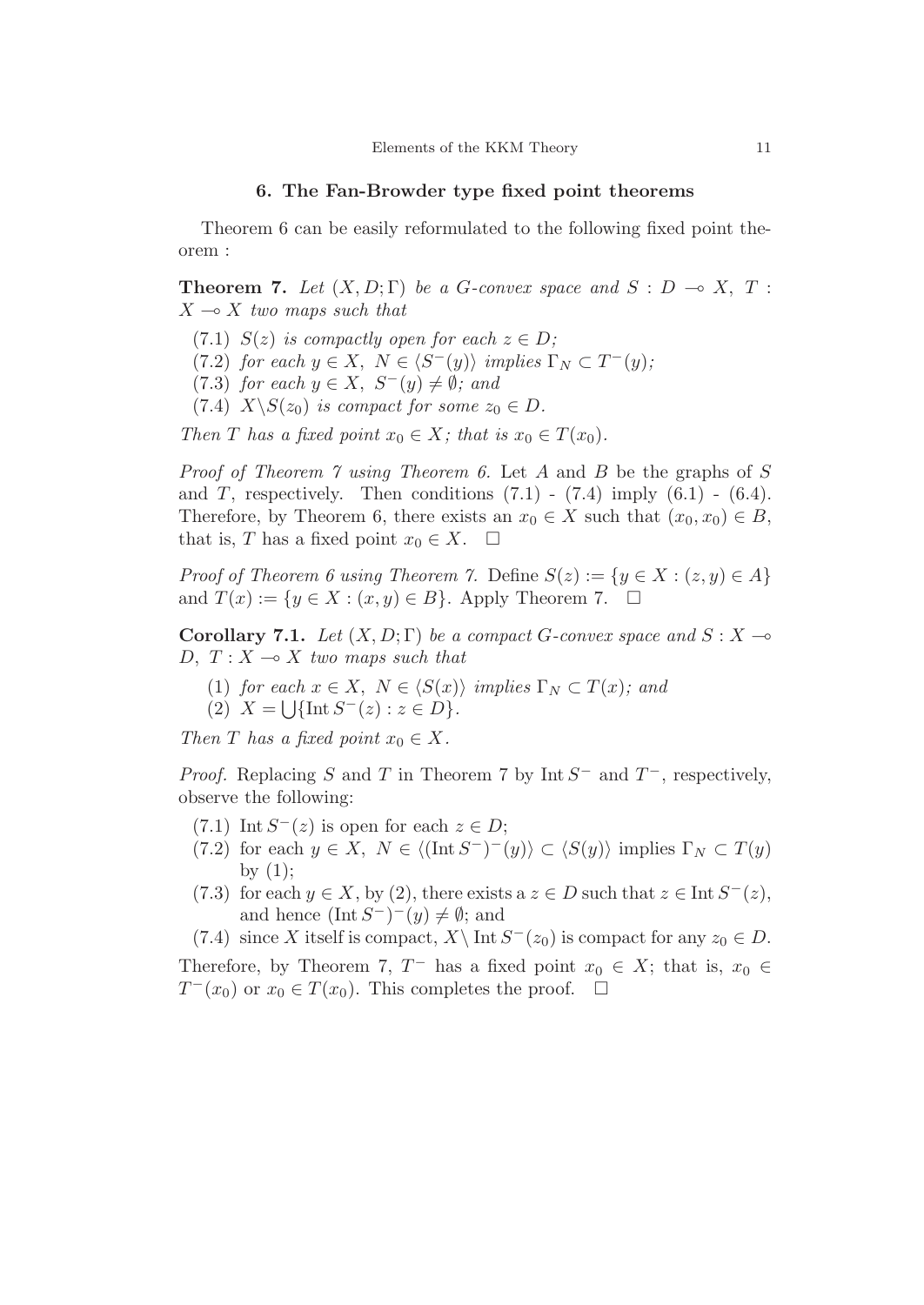**Corollary 7.2.** *Let*  $(X \supset D; \Gamma)$  *be a compact G-convex space and S* :  $X \rightarrow D$  *a map such that* 

- (1) *for each*  $x \in X$ ,  $S(x)$  *is nonempty; and*
- (2) *for each*  $z \in D$ ,  $S^{-}(z)$  *is open.*

*Then there exists an*  $\hat{x} \in X$  *such that*  $\hat{x} \in \Gamma$ -co  $S(\hat{x})$ *.* 

The following simplified form of Corollary 7.1 or 7.2 is also a Fan-Browder type fixed point theorem :

**Corollary 7.3.** Let  $(X; \Gamma)$  be a compact *G*-convex space and  $T: X \to X$ *a map such that*

- (1) *for each*  $x \in X, T(x)$  *is* Γ*-convex; and*
- $(2)$   $X = \left[ \int \left[ \ln T^{-}(y) : y \in X \right] \right]$ .

*Then T has a fixed point.*

*Proof.* Replacing  $(S^-$ , Γ-co *S*) in Corollary 7.2 by (Int  $T^-$ , *T*), we have the conclusion immediately.  $\square$ 

**Remarks.** (1) For a convex subset *X* of a topological vector space *E*, if *T* <sup>−</sup>(*y*) itself is open, then Corollary 7.3 reduces to Browder's fixed point theorem [Br]. Condition (2) was first considered by Tarafdar [Tr1].

(2) Note that Browder's result is a reformulation of Fan's geometric lemma [F1] in the form of a fixed point theorem and its proof was based on the Brouwer fixed point theorem and the partition of unity argument. Since then it is known as the Fan-Browder fixed point theorem.

(3) Browder [Br] applied his theorem to a systematic treatment of the interconnections between multi-valued fixed point theorems, minimax theorems, variational inequalities, and monotone extension theorems. For further developments on generalizations and applications of the Fan-Browder theorem, we refer to Park [P1,5].

# **7. The existence theorems of maximal elements**

Any binary relation *R* in a set *X* can be regarded as a multimap *T* :  $X \rightarrow X$  and conversely by the following obvious way:

 $y \in T(x)$  if and only if  $(x, y) \in R$ .

Therefore, a point  $x_0 \in X$  is called a *maximal element* of a multimap if  $T(x_0) = \emptyset$ .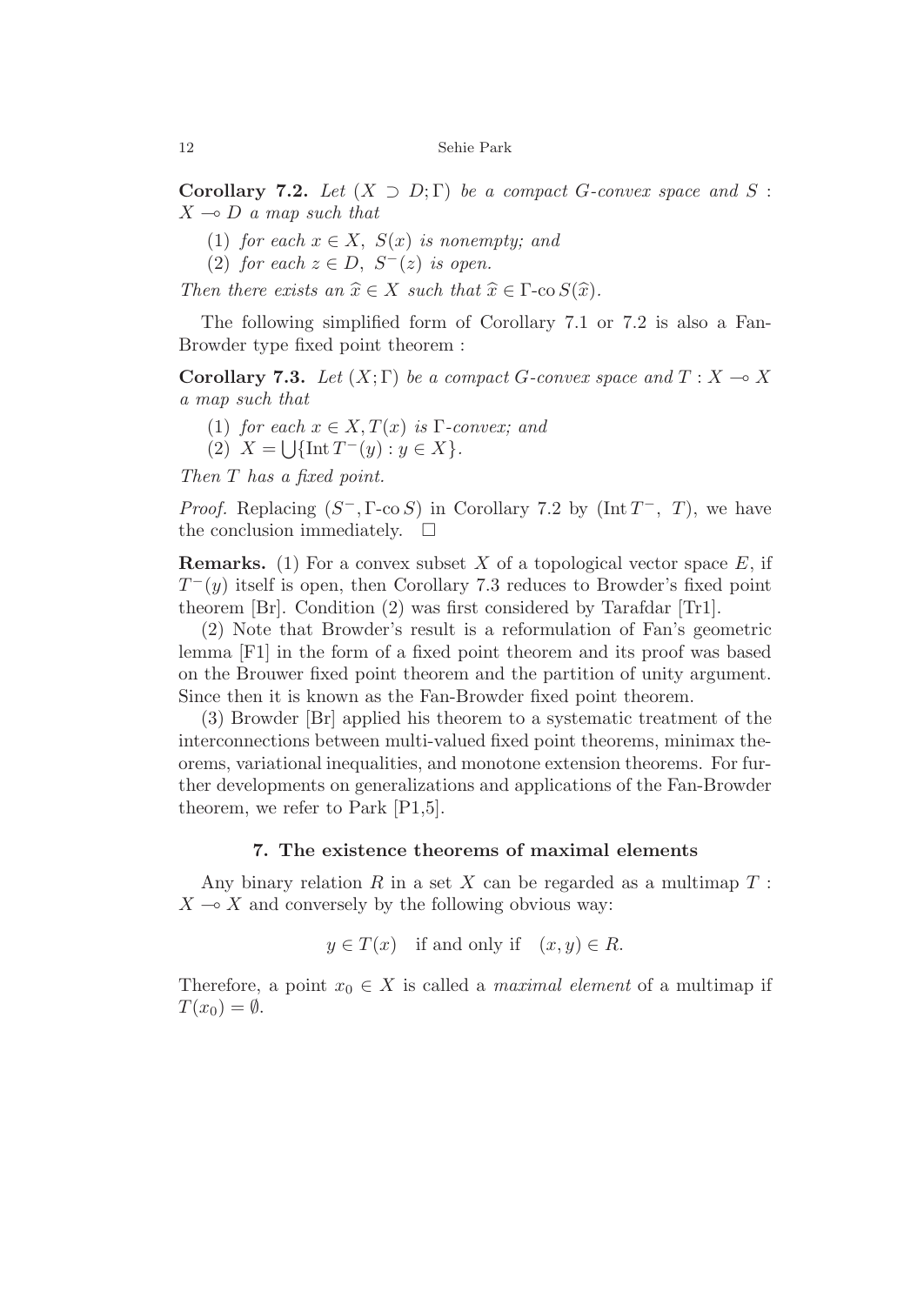The Fan-Browder type fixed point theorem is used by Borglin and Keiding [BK] and Yannelis and Prabhakar [YP] to the existence of maximal elements in mathematical economics.

In this section, we derive some results on maximal elements as follows :

**Theorem 8.** *Let*  $(X, D; \Gamma)$  *be a G-convex space and*  $S: X \to D, T$ :  $X \rightarrow X$  *two maps such that* 

- $(S.1)$   $S^{-}(z)$  *is compactly open for each*  $z \in D$ ;
- (8.2) *for each*  $x \in X$ ,  $N \in \langle S(x) \rangle$  *implies*  $\Gamma_N \subset T(x)$ ;
- $(8.3)$  *for each*  $x \in X$ ,  $x \notin T(x)$ *; and*
- (8.4)  $X \setminus S^{-}(z_0)$  *is compact for some*  $z_0 \in D$ *.*

*Then there exists an*  $\hat{x} \in X$  *such that*  $S(\hat{x}) = \emptyset$ *.* 

*Proof of Theorem 8 using Theorem 7.* Suppose that  $S_x \neq \emptyset$  for each  $x \in X$ . Consider Theorem 7 replacing *S*, *T* by  $S^-$ ,  $T^-$ , respectively. Then all of the requirements of Theorem 7 are satisfied. Therefore, there exists an  $x_0 \in X$  such that  $x_0 \in T^-(x_0)$  or  $x_0 \in T(x_0)$ . But this violates (8.3). This completes our proof.  $\square$ 

*Proof of Theorem 7 using Theorem 8.* Replacing *S, T* in Theorem 7 by *S*<sup>−</sup>, *T*<sup>−</sup>, respectively, follow the above proof. □

Corollary 7.2 is equivalent to the following simple consequence of Theorem 8.

**Corollary 8.1.** *Let*  $(X \supset D; \Gamma)$  *be a compact G-convex space and S* :  $X \rightarrow D$  *a map such that* 

- (1)  $x \notin \Gamma$ -co $S(x)$  *for*  $x \in X$ *; and*
- (2)  $S<sup>−</sup>(z)$  *is open for each*  $z \in D$ *.*

*Then there exists an*  $\hat{x} \in X$  *such that*  $S(\hat{x}) = \emptyset$ *.* 

## **8. Analytic alternatives**

From Theorem 6, we have the following analytic alternative which is equivalent to Theorem 4:

**Theorem 9.** *Let*  $(X, D; \Gamma)$  *be a G-convex space and*  $A, B \subset C$  *sets. Let*  $f: D \times X \to C$  *and*  $q: X \times X \to C$  *be functions satisfying* (9.1)  $\{y \in X : f(z, y) \in A\}$  *is compactly open for each*  $z \in D$ ;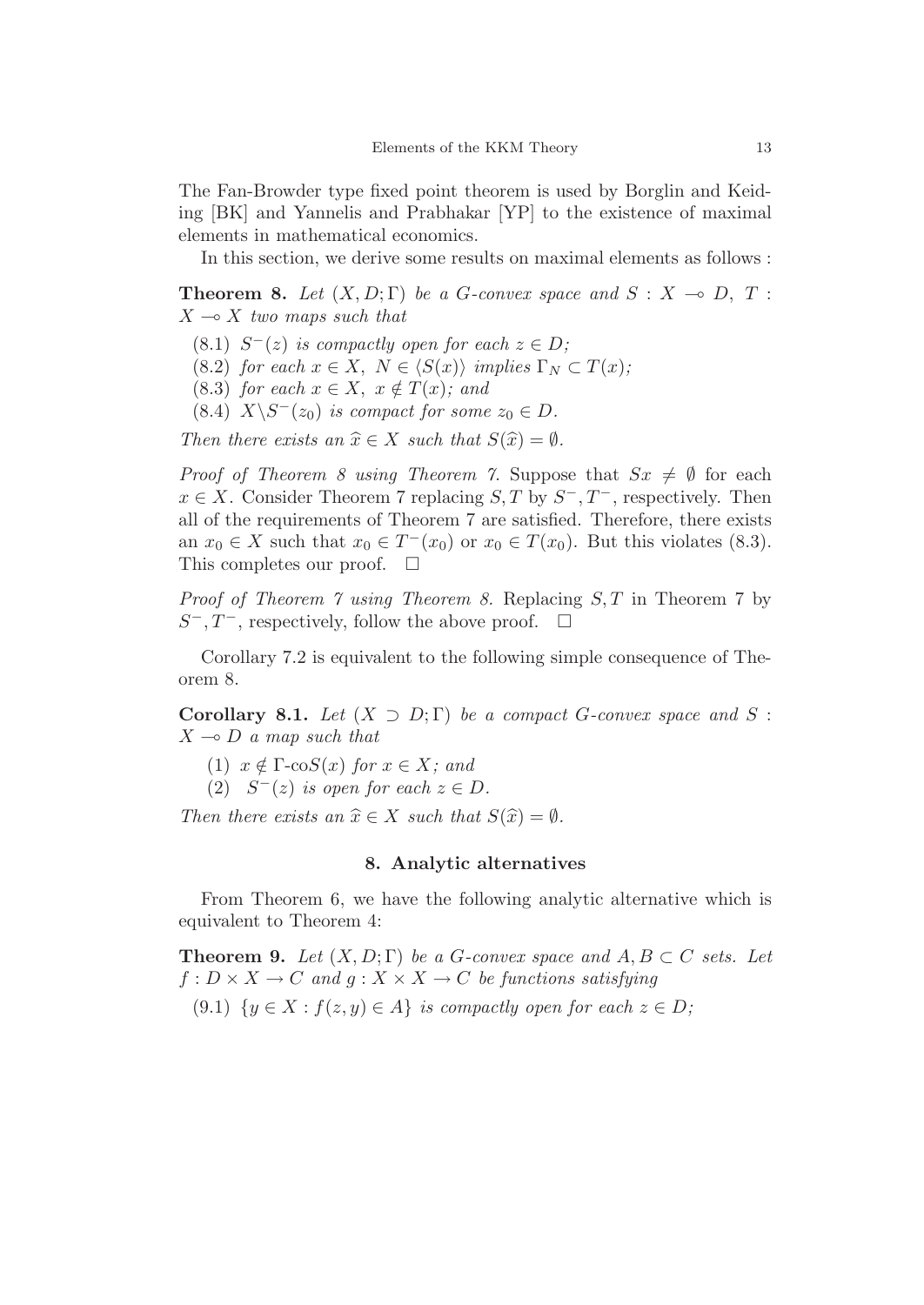- (9.2) *for each*  $y \in X$ ,  $N \in \{z \in D : f(z, y) \in A\}$  *implies*  $\Gamma_N \subset \{x \in D : f(z, y) \in A\}$  $X: g(x, y) \in B$ *};* and
- $(9.3) \{y \in X : f(z_0, y) \notin A\}$  *is compact for some*  $z_0 \in D$ *.*

*Then either*

- (a) *there exists a*  $\hat{y} \in X$  *such that*  $f(z, \hat{y}) \notin A$  *for all*  $z \in D$ *; or*
- (b) *there exists*  $a \hat{x} \in X$  *such that*  $q(\hat{x}, \hat{x}) \in B$ *.*

*Proof.* It is immediate that Theorem 9 follows from Theorem 6 by replacing *A, B* by

$$
A' = \{(z, y) \in D \times X : f(z, y) \in A\}, \quad B' = \{(x, y) \in X \times X : g(x, y) \in B\},\
$$

respectively. Similarly, we can obtain the converse.  $\Box$ 

**Remark.** The first form of Theorem 9 is due to Lassonde [L1]. For another form, see [P5,PK4].

From Theorem 9, we obtain the following analytic alternative which is a basis of various equilibrium problems:

**Theorem 10.** *Let*  $(X, D; \Gamma)$  *be a G-convex space,*  $f : D \times X \to \overline{\mathbb{R}}$  *and*  $g: X \times X \to \overline{\mathbb{R}}$  *two extended real valued functions, and*  $\alpha, \beta \in \overline{\mathbb{R}}$ *. Suppose that*

- (10.1)  $\{y \in X : f(z, y) > \alpha\}$  *is compactly open for each*  $z \in D$ ;
- (10.2) *for each*  $y \in X$ ,  $N \in \{ \{ z \in D : f(z, y) > \alpha \} \}$  *implies*  $\Gamma_N \subset \{ x \in$  $X: g(x, y) > \beta$ *;* and
- (10.3)  $\{y \in X : f(z_0, y) \leq \alpha\}$  *is compact for some*  $z_0 \in D$ *.*

*Then either*

- (a) *there exists a*  $\hat{y} \in X$  *such that*  $f(z, \hat{y}) \leq \alpha$  *for all*  $z \in D$ *; or*
- (b) *there exists*  $a \hat{x} \in X$  *such that*  $q(\hat{x}, \hat{x}) > \beta$ *.*

*Proof.* Put  $C = \overline{\mathbb{R}}$ ,  $A = (\alpha, \infty)$ , and  $B = (\beta, \infty)$  in Theorem 9.  $\Box$ 

**Remark.** If  $X = D$  is a compact convex space, Theorem 10 reduces to the principal result of Ben-El-Mechaiekh et al. [BDG1,2], where this result is applied to variational inequalities of Hartman-Stampacchia and Browder and a generalization of the Ky Fan minimax inequality.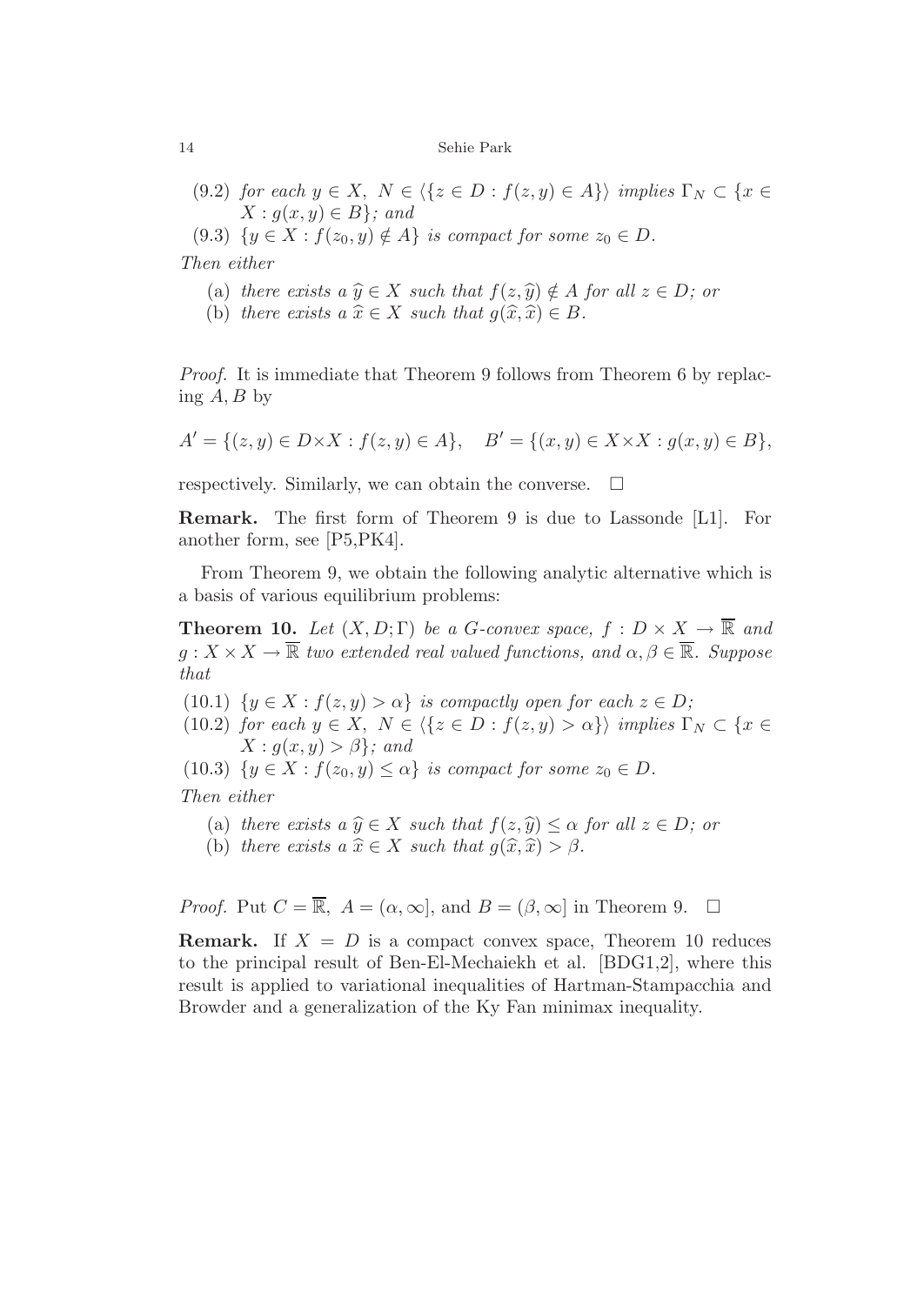## **9. Minimax inequalities**

From Theorem 10, we immediately have the following generalized form of the Ky Fan minimax inequality [F5] :

**Theorem 11.** *Under the hypothesis of Theorem 10, if*  $\alpha = \beta = \sup\{g(x, x) :$  $x \in X$ *}, then* 

(c) *there exists a*  $\hat{y} \in X$  *such that* 

$$
f(z, \hat{y}) \le \sup_{x \in X} g(x, x)
$$
 for all  $z \in D$ ; and

(d) *we have the minimax inequality*

$$
\inf_{y \in X} \sup_{z \in D} f(z, y) \le \sup_{x \in X} g(x, x).
$$

In order to show Theorem 11 is equivalent to any of Theorems 4 - 10, we give the following :

*Proof of Theorem 4 using Theorem 11.* Define functions  $f: D \times X \to \mathbb{R}$ and  $g: X \times X \to \mathbb{R}$  by

$$
f(z, y) = \begin{cases} 0 & \text{if } y \in F(z) \\ 1 & \text{otherwise} \end{cases}
$$

for  $(z, y) \in D \times X$  and

$$
g(x, y) = \begin{cases} 0 & \text{if } y \in G(x) \\ 1 & \text{otherwise} \end{cases}
$$

for  $(x, y) \in X \times X$ . Then  $\alpha = \beta = 0$  by (4.3). Note that, for each  $z \in D$ , since  $\{y \in X : f(z, y) > 0\} = \{y \in X : y \notin F(z)\} = X\backslash F(z)$  is compactly open by (4.1), we have (10.1). And, since  $F(z_0) = \{y \in X : f(z_0, y) \le 0\}$ is compact for some  $z_0 \in D$ , we have (10.3). Moreover, (4.2) implies (10.2). Therefore, by Theorem 11(c), there exists a  $\hat{y} \in X$  such that

$$
f(z, \hat{y}) \le \sup_{x \in X} g(x, x) = 0 \quad \text{for all } z \in D;
$$

whence  $\hat{y} \in F(z)$  for all  $z \in D$ . This completes our proof of Theorem 4.  $\Box$ 

Therefore, we have the following :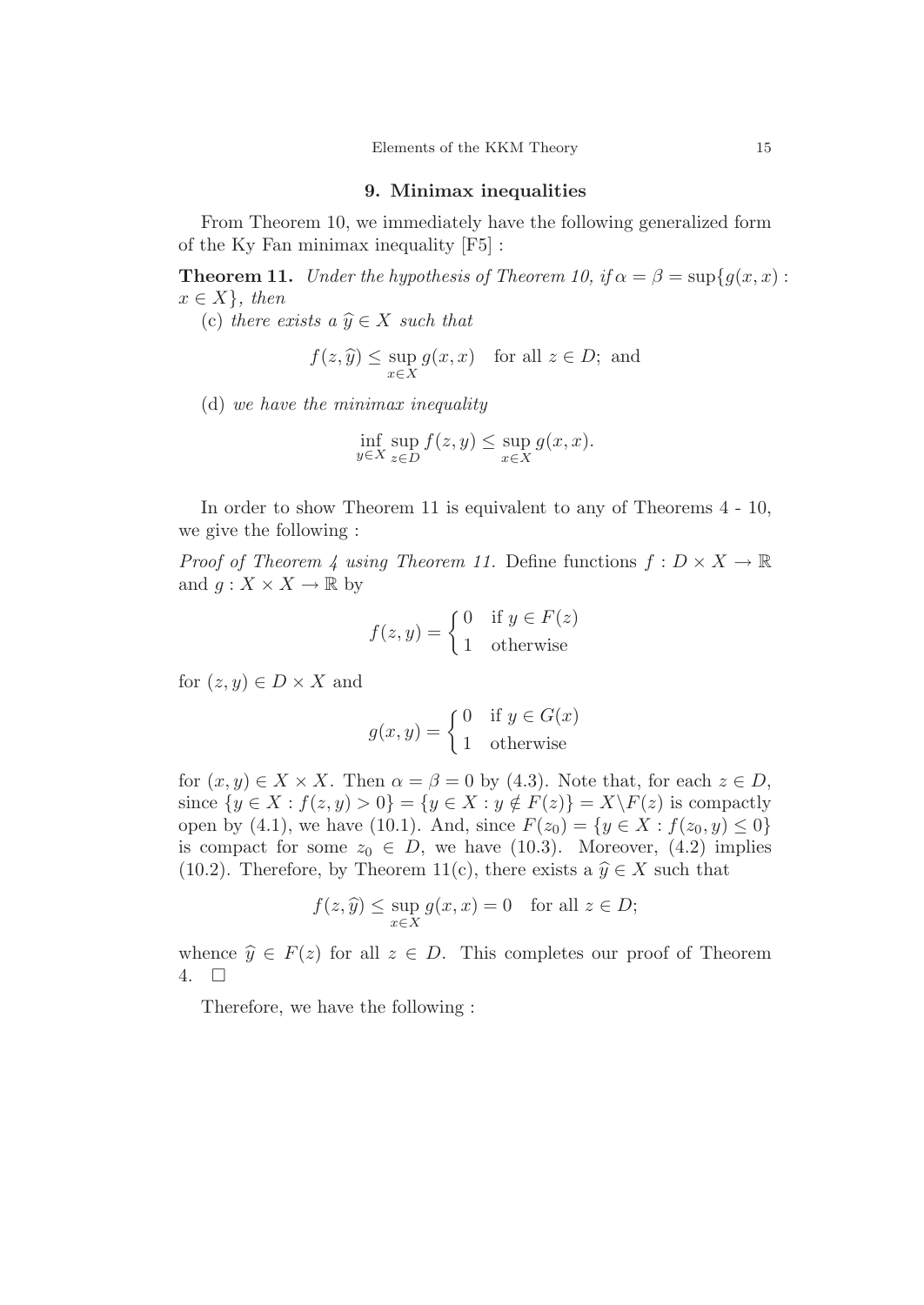**Proposition 1.** *Each of Theorems 4 - 11 is equivalent to the other, and follows from any of Theorems 1 - 3.*

For a *G*-convex space  $(X \supset D; \Gamma)$ , the closed version of the KKM theorem (Theorem 1) can also be reformulated to another minimax inequality as follows:

**Theorem 12.** *Let*  $(X \supset D; \Gamma)$  *be a G-convex space,*  $\phi : D \times X \to \overline{\mathbb{R}}$  *an extended real valued function, and*  $\gamma \in \mathbb{R}$  *such that* 

- (12.1)  $\{y \in X : \phi(z, y) \leq \gamma\}$  *is compactly closed for each*  $z \in D$ ;
- $(12.2)$  *for each*  $N \in \langle D \rangle$  *and for each*  $y \in \Gamma_N$ *, we have*  $\min_{z \in N} \phi(z, y) \leq$ *γ; and*
- (12.3)  $\{y \in X : \phi(z_0, y) \leq \gamma\}$  *is compact for some*  $z_0 \in D$ *.*
- *Then* (a) *there exists a*  $\hat{y} \in X$  *such that*

$$
\phi(z,\widehat{y}) \le \gamma \quad \text{for all} \ \ z \in D;
$$

*and* (b) *if*  $\gamma = \sup_{x \in D} \phi(x, x)$ *, then we have the minimax inequality:* 

$$
\min_{y \in X} \sup_{z \in D} \phi(z, y) \le \sup_{x \in D} \phi(x, x).
$$

*Proof of Theorem 12 using Theorem 1.* Let  $F(z) := \{y \in X : \phi(z, y) \leq \gamma\}$ for  $z \in D$ . Then, by (12.1) and (12.3),  $F: D \to X$  has compactly closed values and  $F(z_0)$  is compact for some  $z_0 \in D$ . Hence, conditions (1.1) and (1.3) are satisfied. Moreover, by (12.2), *F* is a KKM map: Indeed, suppose that there exists an  $N \in \langle D \rangle$  such that  $\Gamma_N \not\subset F(N)$ . Choose a  $y \in \Gamma_N$  such that  $y \notin F(N)$ ; that is,  $y \notin F(z)$  or  $\phi(z, y) > \gamma$  for all  $z \in N$ . Then  $\min_{z \in N} \phi(z, y) > \gamma$ , contradicting (12.2). Therefore, by Theorem 1, there exists a  $\hat{y} \in X$  such that  $\hat{y} \in \bigcap_{z \in D} F(z) \neq \emptyset$ ; that is,  $\phi(z, \hat{y}) \leq \gamma$ for all  $z \in D$ . This completes the proof of (a). Note that (b) immediately follows from (a).  $\square$ 

*Proof of Theorem 1 for*  $(X \supset D; \Gamma)$  *using Theorem 12.* Define  $\phi : D \times X \rightarrow$ R by

$$
\phi(z, y) = \begin{cases} 0 & \text{if } y \in F(z) \\ 1 & \text{otherwise} \end{cases}
$$

for  $(z, y) \in D \times X$  and put  $\gamma = 0$  in Theorem 12. Since  $\{y \in X : \phi(z, y) \leq \gamma \}$  $0$ } =  $F(z)$ , condition (1.1) implies (12.1) and condition (1.3) for  $M = \{z_0\}$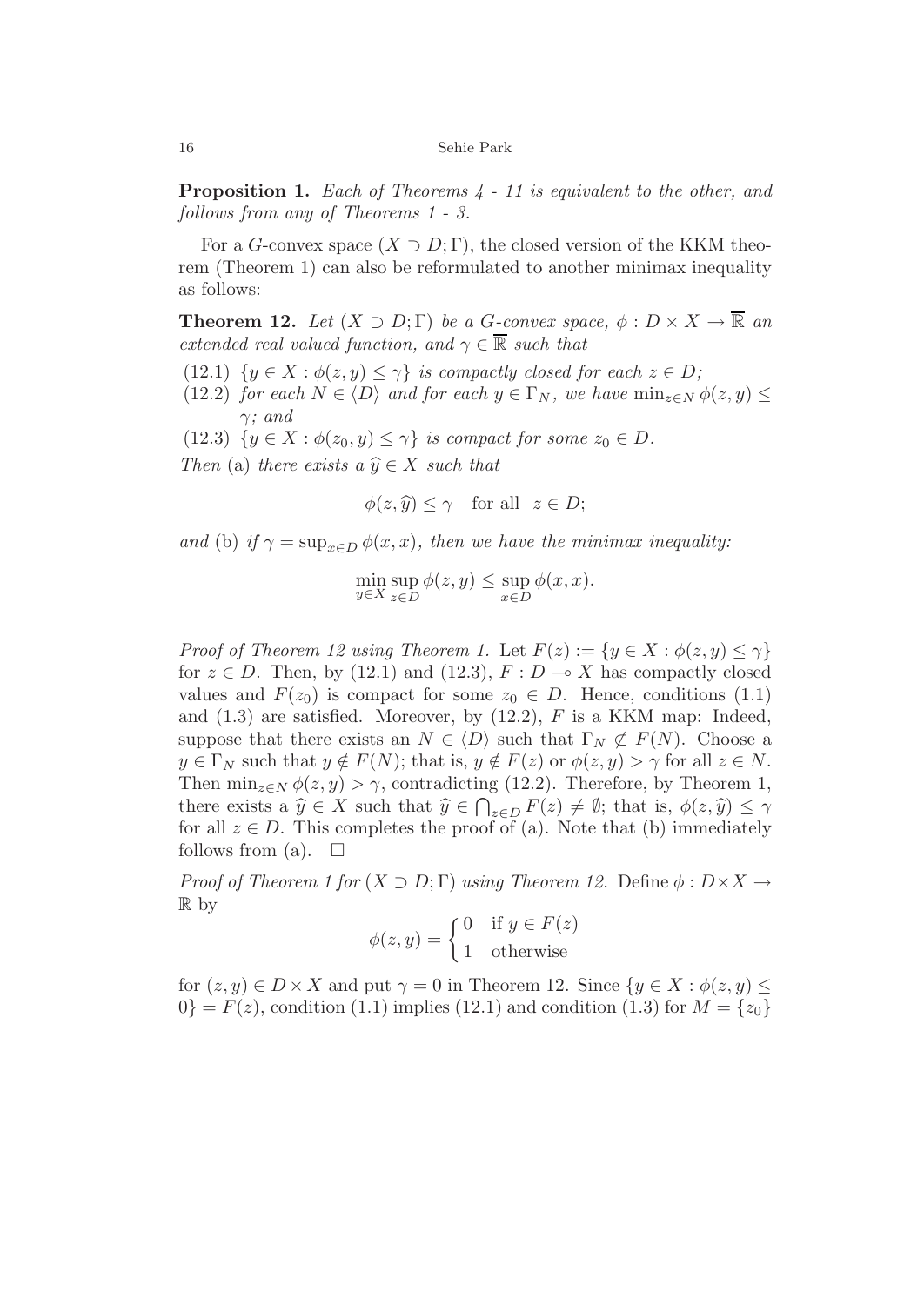implies (12.3). [Note that we are still working on the particular case of  $(1.3)$  for a singleton M. Moreover, since F is a KKM map by  $(1.2)$ , condition (12.2) follows: Indeed, suppose that there exist an  $N \in \langle D \rangle$  and  $a \ y \in \Gamma_N$  such that  $\min_{z \in N} \phi(z, y) > 0$ . Then  $y \notin F(z)$  for all  $z \in N$ ; that is,  $y \in \Gamma_N \not\subset F(N)$ , a contradiction. Therefore, by Theorem 12, there exists a  $\hat{y} \in X$  such that  $\phi(z, \hat{y}) = 0$  for all  $z \in D$ ; that is,  $\hat{y} \in \bigcap_{z \in D} F(z)$ . This completes our proof of the closed version of Theorem 1.  $\Box$ 

**Remark.** The first particular form of Theorem 12 is due to Zhou and Chen [ZC], who applied it to a variation of the Ky Fan minimax inequality, a saddle point theorem, and a quasi-variational inequality.

**Proposition 2.** For a *G*-convex space  $(X \supset D; \Gamma)$ , Theorem 4 implies *the KKM priciple, and, consequently, all of Theorems 1 - 12 are mutually equivalent.*

*Proof.* Consider the particular case where  $\Gamma_N = \Gamma$ -co *N* for all  $N \in \langle D \rangle$ . Under the hypothesis of the closed version of Theorem 1, let  $G: X \rightarrow X$ be defined by

$$
X \backslash G^{-}(x) := \Gamma \text{-co}(D \backslash F^{-}(x)) \text{ for } x \in X.
$$

Then clearly (4.2) holds. We claim that (4.3) holds. Suppose, on the contrary, that  $x \notin G(x)$  for some  $x \in X$ . Then  $x \notin G^{-}(x)$  and hence  $x \in$  $X\backslash G^{-}(x)$ . This implies  $x \in \Gamma_N$  for some  $N \in \langle D \backslash F^{-}(x) \rangle$  by the definition of *G*. Then, for all  $z \in N$ , we have  $z \in D\backslash F^{-}(x) \iff z \notin F^{-}(x) \iff$  $x \notin F(z)$  and hence  $x \notin F(N)$ . Therefore  $\Gamma_N \not\subset F(N)$ , which violates (1.2). Now all of the requirements of Theorem 4 are satisfied, and hence the closed version of Theorem 1 follows from Theorem 4. Therefore, the KKM principle follows from Theorem 4. Further, in view of Proposition 1, each of Theorems 1 - 11 is equivalent to the KKM principle. Moreover, since Theorems 1 and 12 are equivalent, we have the conclusion.  $\Box$ 

Recall that an extended real valued function  $f: X \to \overline{\mathbb{R}}$ , where X is a topological space, is *lower* [resp. *upper*] *semicontinuous* (l.s.c.) [resp. u.s.c.] if  $\{x \in X : f(x) > r\}$  [resp.  $\{x \in X : f(x) < r\}$ ] is open for each  $r \in \overline{\mathbb{R}}$ .

For a *G*-convex space  $(X;\Gamma)$ , a real function  $f: X \to \overline{\mathbb{R}}$  is said to be *quasiconcave* [resp. *quasiconvex*] if  $\{x \in X : f(x) > r\}$  [resp.  $\{x \in X : f(x) > r\}$ ]  $f(x) < r$ } is Γ-convex for each  $r \in \overline{\mathbb{R}}$ .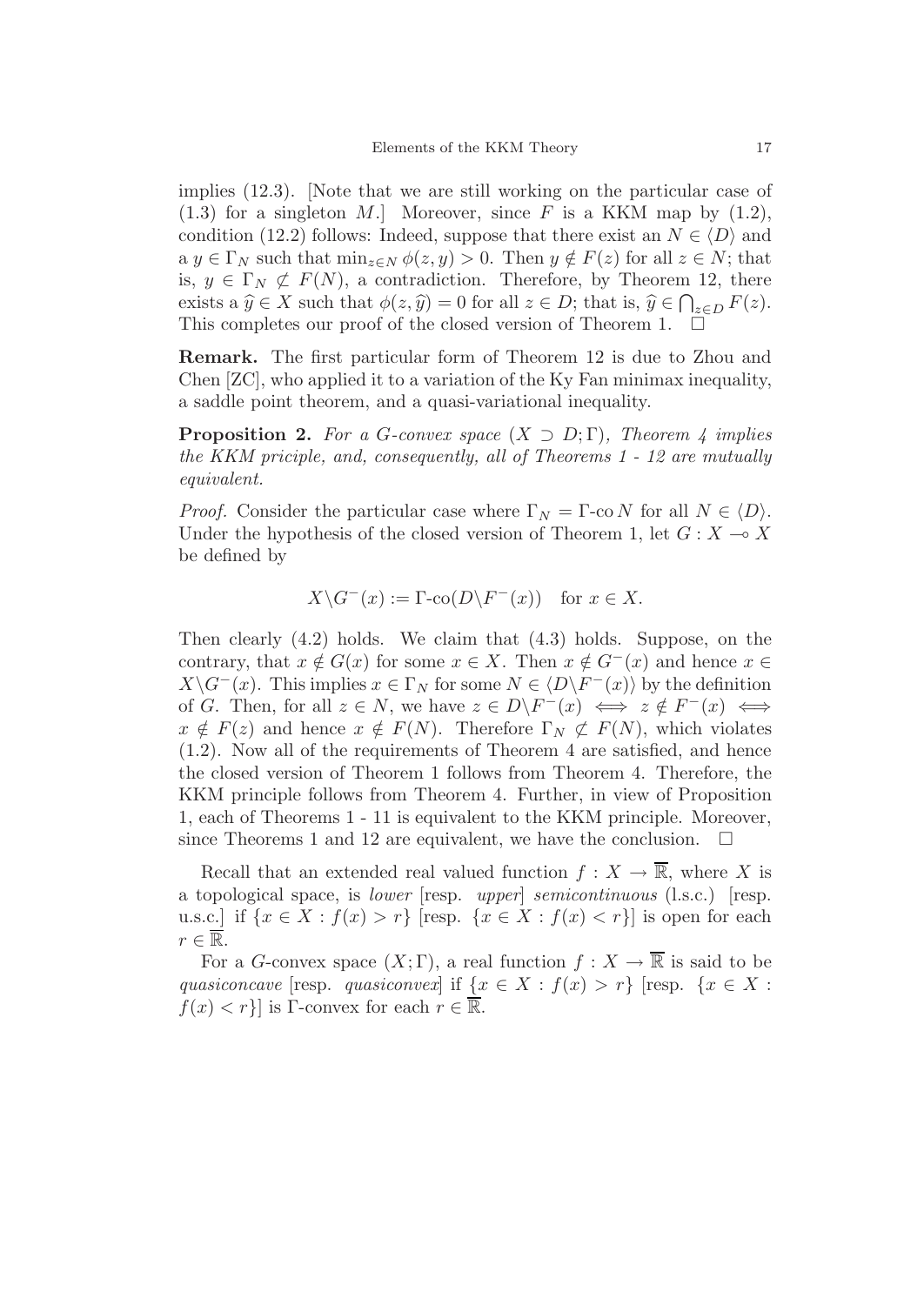From now on, we mainly consider compact *G*-convex spaces (*X*; Γ) for simplicity.

**Theorem 13.** *Let*  $(X; \Gamma)$  *be a compact G-convex space and*  $f, g: X \times X \rightarrow$ R ∪ {+∞} *be functions such that*

 $(13.1)$   $f(x, y) \leq g(x, y)$  *for each*  $(x, y) \in X \times X$ ,

(13.2) *for each*  $x \in X$ ,  $g(x, \cdot)$  *is quasiconcave on X;* and

(13.3) *for each*  $y \in X$ ,  $f(\cdot, y)$  *is l.s.c. on* X.

*Then we have*

$$
\min_{y \in X} \sup_{x \in X} f(x, y) \le \sup_{x \in X} g(x, x).
$$

*Proof.* Observe that  $\sup_{x \in X} f(x, y)$  is by (13.3) a l.s.c. function of *y* on the compact space *X*, and therefore its minimum exists. If  $\sup_{x \in X} g(x, x) =$  $+\infty$ , then the inequality in the conclusion holds automatically. If  $\alpha = \beta =$  $\sup_{x \in X} g(x, x) < +\infty$ , then by Theorem 11, we have the conclusion.  $\square$ 

**Remarks.** (1) For  $f = g$ , Theorem 13 reduces to Fan's minimax inequality [F5]. Fan obtained his inequality from his own generalization of the KKM principle, and applied it to deduce fixed point theorems, theorems on sets with convex sections, a fundamental existence theorem in potential theory, and so on.

(2) Later, the inequality has been an important tool in nonlinear analysis, game theory, and economic theory; see [P7,8].

In particular, we have the following :

**Corollary 13.1.** *Under the hypothesis of Theorem 13, if*  $q(x, x) \leq 0$  *for all*  $x \in X$ *, then there exists a*  $y_0 \in X$  *such that*  $f(x, y_0) \leq 0$  *for all*  $x \in X$ *. Thus in particular*

$$
\min_{y \in X} \sup_{x \in X} f(x, y) \le 0.
$$

# **10. Variational inequalities**

Theorem 13 can be applied to the existence of solutions of certain variational inequalities: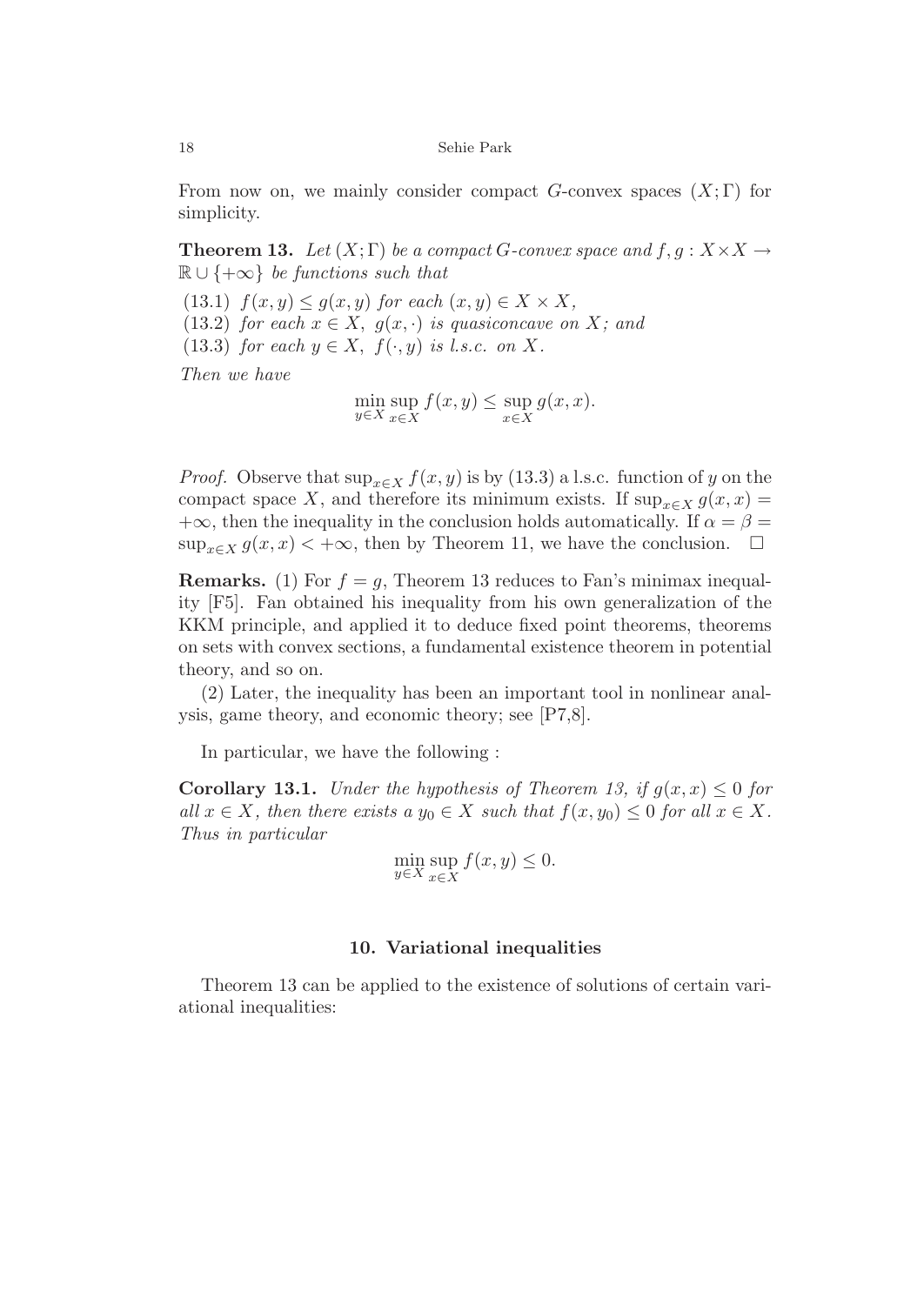**Theorem 14.** Let  $(X;\Gamma)$  be a compact *G*-convex space and  $p, q: X \times X \rightarrow$  $\mathbb{R}$  *and*  $h: X \to \mathbb{R}$  *functions satisfying* 

- $(14.1)$   $p(x, y) \leq q(x, y)$  *for each*  $(x, y) \in X \times X$ *, and*  $q(x, x) \leq 0$  *for all x* ∈ *X;*
- (14.2) *for each*  $x \in X$ ,  $q(x, \cdot) + h(\cdot)$  *is quasiconcave on X;* and
- (14.3) *for each*  $y \in X$ ,  $p(\cdot, y) h(\cdot)$  *is l.s.c. on* X.

*Then there exists a*  $y_0 \in X$  *such that* 

$$
p(x, y_0) + h(y_0) \le h(x) \quad \text{for all} \ \ x \in X.
$$

*Proof.* Let

$$
f(x, y) := p(x, y) + h(y) - h(x)
$$
 and  $g(x, y) := q(x, y) + h(y) - h(x)$ 

for  $(x, y) \in X \times Y$ . Then *f* and *g* satisfy the requirements of Theorem 13. Furthermore,  $g(x, x) = q(x, x) \leq 0$  for

all  $x \in X$ . Therefore, by Corollary 13.1, the conclusion follows.  $\Box$ 

**Remarks.** (1) Putting  $h = 0$ , Theorem 14 reduces to Corollary 13.1.

(2) Theorem 14 is a basis of existence theorems of many results concerning variational inequalities; see [P5] and references therein.

**Theorem 15.** Let  $(X;\Gamma)$  be a compact *G*-convex space and  $p, q: X \times X \rightarrow$ R *functions such that*

(15.1)  $p \leq q$  *on the diagonal*  $\Delta := \{(x, x) : x \in X\}$  *and*  $q \leq p$  *on*  $(X \times X)\Delta$ ;

(15.2) *for each*  $x \in X$ ,  $y \mapsto q(y, y) - q(x, y)$  *is quasiconcave on X;* and (15.3) *for each*  $y \in X$ ,  $x \mapsto p(x, y)$  *is u.s.c. on X.* 

*Then there exists a*  $y_0 \in X$  *such that* 

$$
p(y_0, y_0) \le p(x, y_0) \quad for all \quad x \in X.
$$

*Proof.* Define  $f, g: X \times X \to \mathbb{R}$  by

$$
f(x, y) := p(y, y) - p(x, y)
$$
  

$$
g(x, y) := q(y, y) - q(x, y)
$$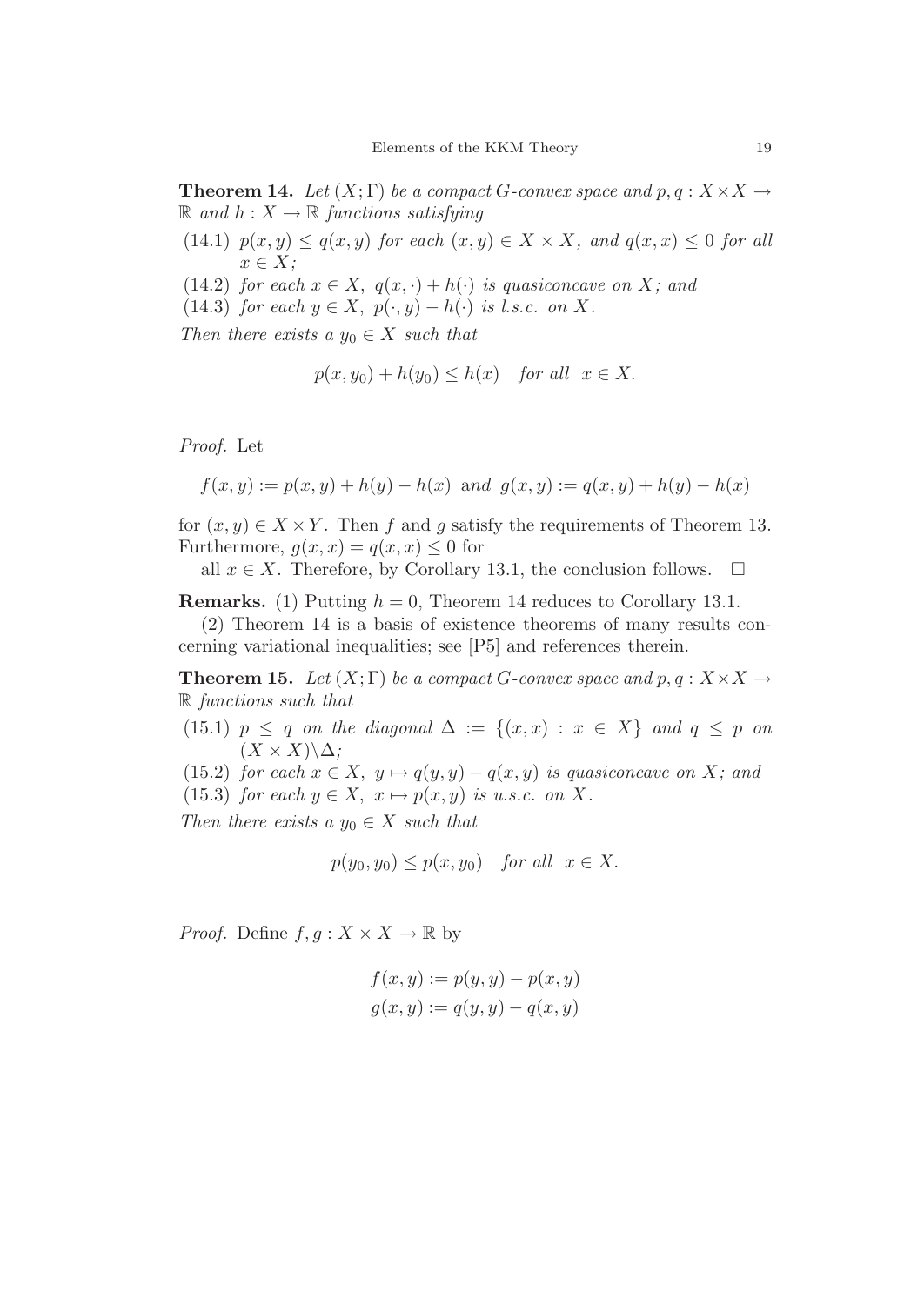Then *f* and *g* satisfy the hypothesis of Theorem 13. Since  $g(x, x) = 0$  for all  $x \in X$ , Corollary 13.1 implies that  $f(x, y_0) \leq 0$  for all  $x \in X$ . This implies the conclusion.  $\square$ 

**Remark.** For a convex space X and  $p = q$ , Theorem 15 reduces to Fan [F5], which was shown to be very useful in nonlinear functional analysis. In fact, the Tychonoff (and hence, the Brouwer) fixed point theorem, Browder's variational inequality, and many other applications follow from his result.

Since Theorem 15 implies the Brouwer fixed point theorem, we have the following:

**Proposition 3.** *For a compact G-convex space* (*X*; Γ)*, Theorems 13 - 15 follow from any of Theorems 1 - 12, and each of Theorems 1 - 15 and Corollaries is equivalent to the KKM principle.*

## **11. Best approximations**

A simple consequence of Theorem 15 is the following well-known existence result on best approximations originated from Ky Fan [F4] :

**Theorem 16.** *Let X be a compact convex subset of a topological vector space*  $E$  *and*  $f: X \to E$  *a continuous function. Then for any continuous seminorm p on E, there exists* a *point*  $y_0 \in X$  *such that* 

$$
p(y_0 - f(y_0)) \le p(x - f(y_0))
$$
 for all  $x \in X$ .

*Proof.* For each  $y \in X$ ,  $x \mapsto p(y - f(y)) - p(x - f(y))$  is convex on X, and for each  $x \in X$ ,  $y \mapsto p(x - f(y))$  is continuous. Therefore, by Theorem 15, we have a  $y_0$  ∈ *X* satisfying the conclusion.  $\Box$ 

**Remark.** Further if *E* is a normed vector space and *p* is a norm on *E*, then Theorem 16 reduces to the well-known existence result on best approximation due to Ky Fan [F4, Theorem 2], which immediately implies the Schauder fixed point theorem; that is, the normed space version of the Brouwer theorem. Therefore, Theorem 16 generalizes and implies the Brouwer theorem.

# **12. Fixed point theorems**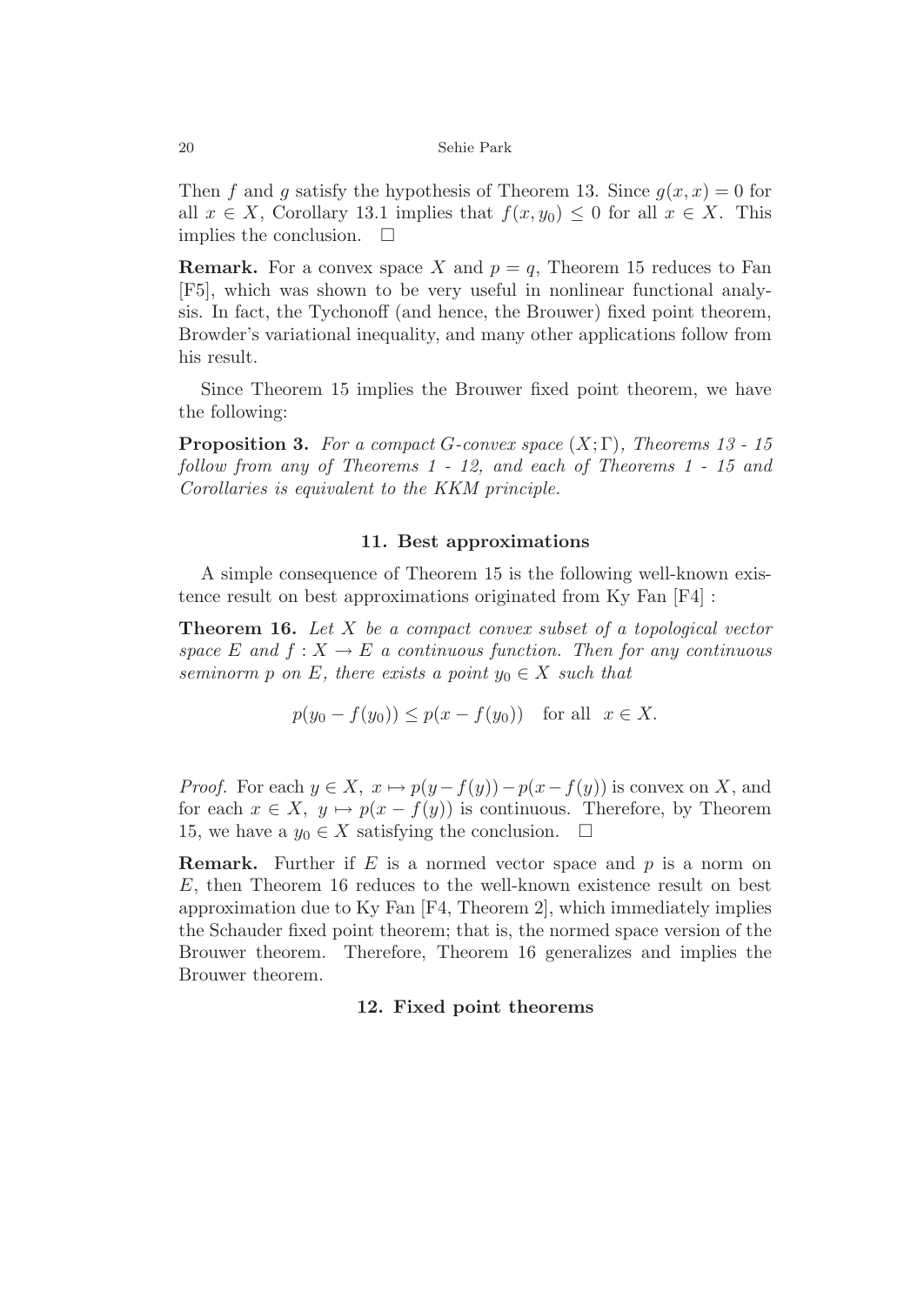In this section, we show that the open version of the KKM theorem is also useful to deduce very general fixed point theorems for topological vector spaces or *G*-convex spaces. For simplicity, we give only one example.

Recall that a multimap  $F: X \to Y$ , where *X* and *Y* are topological spaces, is said to be *upper semicontinuous* (u.s.c.) whenever  $\{x \in X:$  $F(x) \cap C \neq \emptyset$  is closed in *X* for each closed subset *C* of *Y*; and *compact* if the range  $F(X)$  is contained in a compact subset of Y.

We give a simple proof of the following in [Hi]:

**Theorem 17** (Himmelberg, 1972). *Let X be a nonempty convex subset of a locally convex Hausdorff topological vector space*  $E$  and  $T : X \rightarrow X$ *a compact u.s.c. multimap with nonempty closed convex values. Then T has a fixed point*  $x_0 \in T(x_0)$ .

*Proof.* Let *U* be a convex neighborhood of the origin 0 of *E*. Then there exists an open neighborhood *V* of 0 such that  $\overline{V} \subset U$ . Since  $K := \overline{T(X)}$ is compact in *X*, there exists a finite subset  $D := \{x_1, \dots, x_n\} \subset K \subset X$ such that  $K \subset \bigcup_{i=1}^{n} (x_i + V)$ . Then  $(X \supset D; \text{co})$  is a *G*-convex space. For each *i*, let

$$
F(x_i) := \{ x \in X : T(x) \cap (x_i + \overline{V}) = \emptyset \}.
$$

Since *T* is upper semicontinuous, each  $F(x_i)$  is open in *X*. Moreover we have

$$
\bigcap_{i=1}^{n} F(x_i) = \{ x \in X : T(x) \cap \bigcup_{i=1}^{n} (x_i + \overline{V}) = \emptyset \} = \emptyset,
$$

since  $T(X) \subset K \subset \bigcup_{i=1}^{n} (x_i + V)$ .

Now we apply the open version of Theorem 1. Since its conclusion does not hold,  $F : D \multimap X$  can not be a KKM map. That is, there exist a subset  $\{x_{i_1}, \dots, x_{i_k}\} \subset D$  and an  $x_U \in \text{co}\{x_{i_1}, \dots, x_{i_k}\}$  such that  $x_U \notin \bigcup_{j=1}^k F(x_{i_j})$ . Hence  $T(x_U) \cap (x_{i_j} + \overline{V}) \neq \emptyset$  for each *j*; and note that  $x_{i_j} + \overline{V} \subset x_{i_j} + U$ . Let *L* be the subspace of *E* generated by *D*, and

$$
M := \{ y \in L : T(x_U) \cap (y + U) \neq \emptyset \}.
$$

Since  $T(x_U) \cap (x_{i_j} + U) \neq \emptyset$ , we have  $x_{i_j} \in M$  for all  $j = 1, \dots, k$ . Since  $L, T(x_U)$ , and *U* are all convex, it is easily checked that *M* is convex. Therefore,  $x_U \in M$  and, by definition of M, we get  $T(x_U) \cap (x_U + U) \neq \emptyset$ .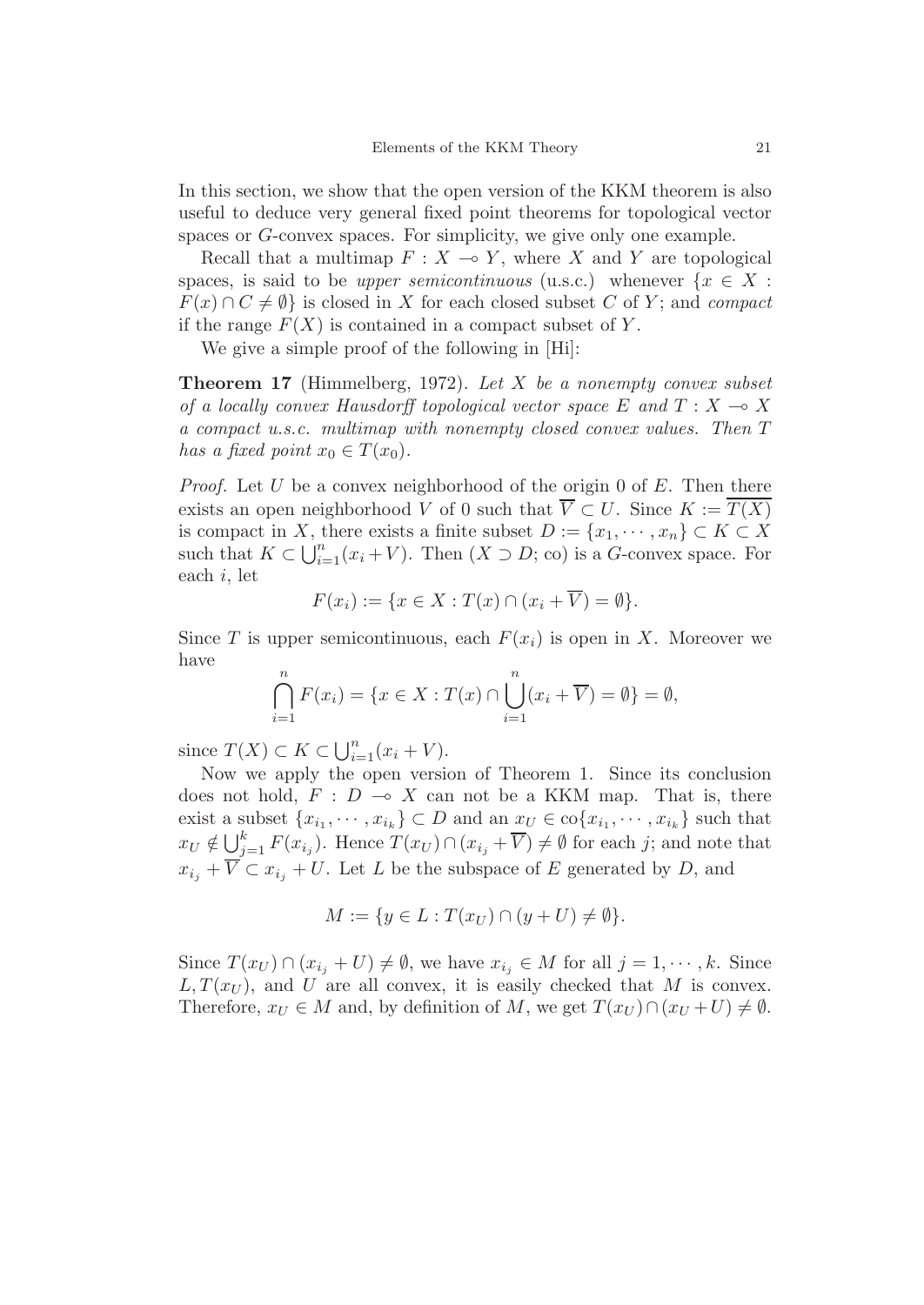So, for each neighborhood *U* of 0, there exist  $x_U, y_U \in X$  such that  $y_U \in X$  $T(x_U)$  and  $y_U \in x_U + U$ . Since  $T(X)$  is relatively compact, we may assume that the net  $\{y_U\}$  converges to some  $x_0 \in K$ . Since *E* is Hausdorff, the net  $\{x_U\}$  also converges to  $x_0$ . Because T is upper semicontinuous with closed values, the graph of *T* is closed in  $X \times T(X)$  and hence we have  $x_0 \in T(x_0)$ . This completes our proof.  $\Box$ 

**Remarks.** (1) Theorem 17 includes the Brouwer fixed point theorem and its generalizations due to Schauder, Tychonoff, Hukuhara, Kakutani, Bohnenblust and Karlin, Fan, and Glicksberg; for the literature, see [P7,8].

(2) In forthcoming works of the author, it will be shown that we can derive much more general results than Theorem 17 from Theorem 1.

Since the KKM Theorem 1 is implied by the Brouwer theorem, we can conclude the following:

**Proposition 4.** *Any of Theorems 1 - 17 and Corollaries is equivalent to the Brouwer fixed point theorem.*

Therefore, the Brouwer theorem, the Sperner lemma, Theorems 1 - 17 and Corollaries are all equivalent and can be regarded as the fundamental results in the KKM theory for generalized convex spaces. Note that the original version of each of them is also equivalent to the above results and has a number of applications; see [P7,8] and references therein.

## **13. The von Neumann type minimax theorem**

Let  $\{(X_i, D_i; \Gamma_i)\}_{i \in I}$  be any family of *G*-convex spaces. Let  $X :=$  $\prod_{i \in I} X_i$  be equipped with the product topology and  $D := \prod_{i \in I} D_i$ . For each  $i \in I$ , let  $\pi_i : D \to D_i$  be the projection. For each  $A \in \langle D \rangle$ , define  $\Gamma(A) := \prod_{i \in I} \Gamma_i(\pi_i(A)).$  Then  $(X, D, \Gamma)$  is a *G*-convex space; see [TZ].

Note also that for the case  $X_i = D_i$  for each *i*, the product of *G*-convex subsets is also *G*-convex in the product *G*-space; see [TZ].

In this section, we show that a typical classical application of the KKM theorem can be extended to *G*-convex spaces.

As a direct application of Theorem 7, we have the following generalization of the von Neumann-Sion minimax theorem:

**Theorem 18.** *Let*  $(X; \Gamma)$  *and*  $(Y; \Gamma')$  *be compact G-convex spaces and*  $f, g: X \times Y \to \mathbb{R} \cup \{+\infty\}$  *be functions such that* (18.1)  $f(x, y) \leq g(x, y)$  *for each*  $(x, y) \in X \times Y$ ;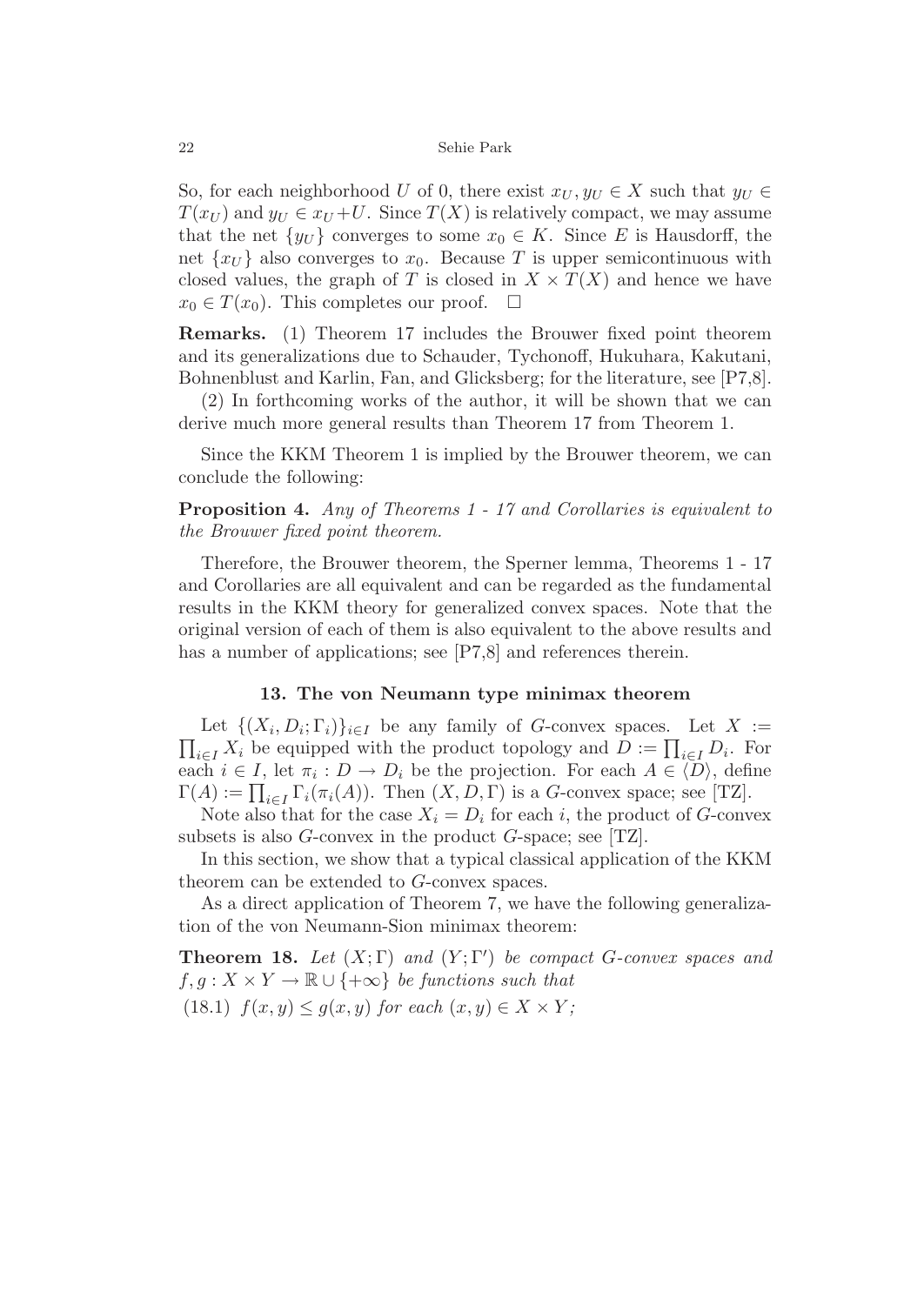(18.2) *for each*  $x \in X$ ,  $f(x, \cdot)$  *is l.s.c. and*  $g(x, \cdot)$  *is quasiconvex on Y*; *and*

(18.3) *for each*  $y \in Y$ ,  $f(\cdot, y)$  *is quasiconcave and*  $g(\cdot, y)$  *is u.s.c. on* X. *Then we have*

$$
\min_{y \in Y} \sup_{x \in X} f(x, y) \le \max_{x \in X} \inf_{y \in Y} g(x, y).
$$

*Proof.* Note that  $y \mapsto \sup_{x \in X} f(x, y)$  is l.s.c. on *Y* and  $x \mapsto \inf_{y \in Y} g(x, y)$ is u.s.c. on *X*. Therefore, the both sides of the inequality exist. Suppose that there exists a real *c* such that

$$
\max_{x} \inf_{y} g(x, y) < c < \min_{y} \sup_{x} f(x, y).
$$

Let  $\Gamma_{X\times Y}$  be the product *G*-convexity defined as above. Then  $(X \times$ *Y*;  $\Gamma_{X\times Y}$ ) is a compact *G*-convex space. Define a map  $T: X \times Y \to X \times Y$ by

$$
T(x, y) = \{ \overline{x} \in X : f(\overline{x}, y) > c \} \times \{ \overline{y} \in Y : g(x, \overline{y}) < c \}
$$

for  $(x, y) \in X \times Y$ . Then  $T(x, y)$  is nonempty and Γ-convex for each  $(x, y) \in X \times Y$  and  $T^-(x, y)$  is open. By using Theorem 7, we have an  $(x_0, y_0) \in X \times Y$  such that  $(x_0, y_0) \in T(x_0, y_0)$ . Therefore,  $c < f(x_0, y_0) \leq$  $g(x_0, y_0) < c$ , a contradiction.  $\Box$ 

**Remark.** If  $f = g$  and if *X* is a convex space, Theorem 18 reduces to Sion's generalization [S] of the von Neumann minimax theorem:

$$
\min_x \max_y f(x, y) = \max_y \min_x f(x, y).
$$

## **14. The Nash equilibrium theorem**

In this section, from a Fan-Browder type fixed point result for *G*-convex spaces, we deduce the Ky Fan intersection theorem and the Nash equilibrium theorem for *G*-convex spaces.

Given a cartesian product  $X = \prod_{i=1}^{n} X_i$  of sets, let  $X^i = \prod_{j \neq i} X_j$  and  $\pi_i: X \to X_i$ ,  $\pi^i: X \to X^i$  be the projections; we write  $\pi_i(x) = x_i$  and  $\pi^{i}(x) = x^{i}$ . Given  $x, y \in X$ , we let

$$
(y_i, x^i) := (x_1, \dots, x_{i-1}, y_i, x_{i+1}, \dots, x_n).
$$

From Corollary 7.2, we have the following Ky Fan type intersection theorem: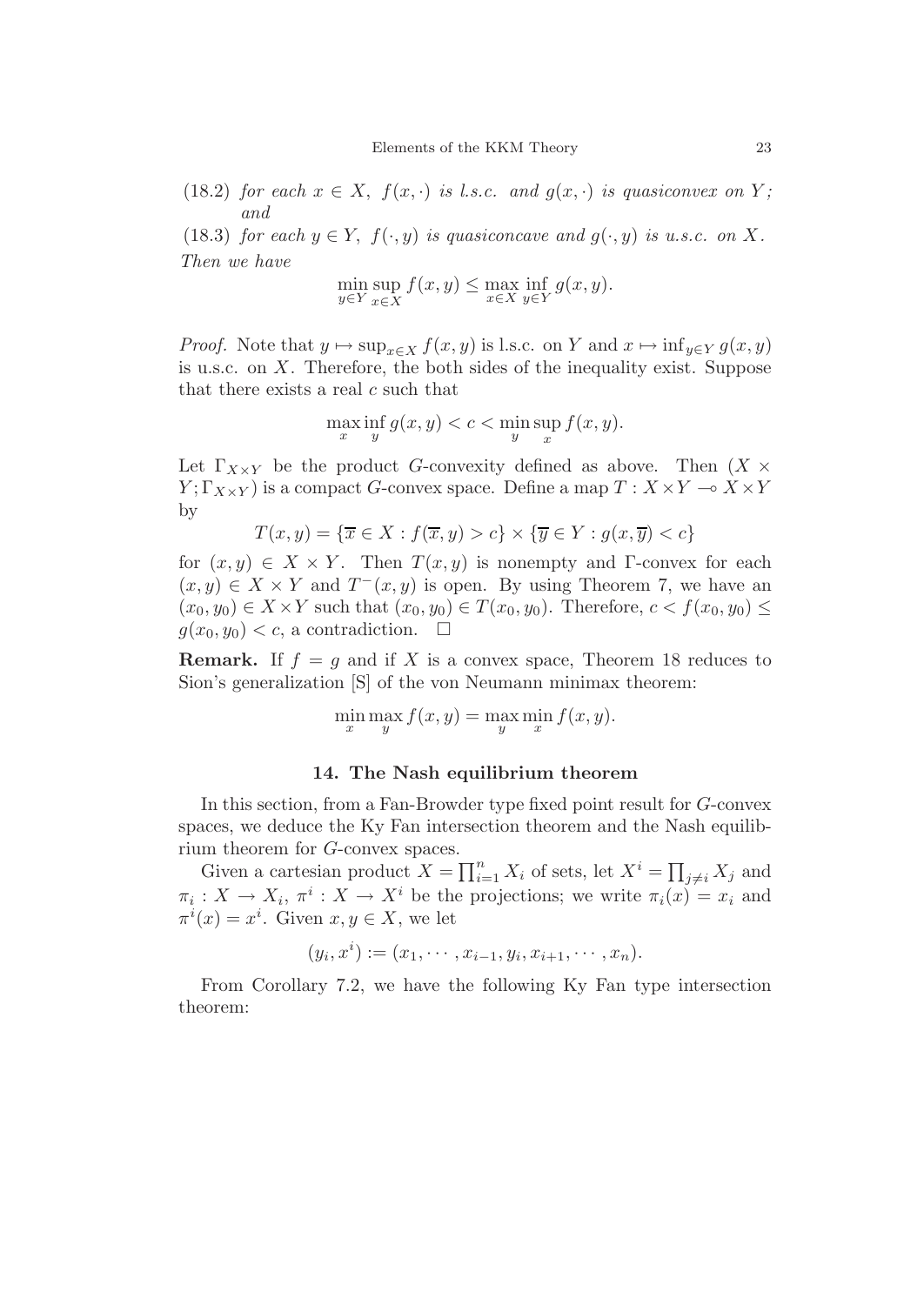**Theorem 19.** *Let*  $X = \prod_{i=1}^{n} X_i$ ,  $(X;\Gamma)$  *be a compact G-convex space*, and  $A_1, A_2, \cdots, A_n$  *n subsets of X such that* 

(19.1) *for each*  $x \in X$  *and*  $i = 1, \dots, n$ *, the set*  $A_i(x) = \{y \in X :$  $(y_i, x^i) \in A_i$  *is* Γ*-convex and nonempty; and* 

(19.2) *for each*  $y \in X$  *and*  $i = 1, \dots, n$ *, the set*  $A_i(y) = \{x \in X :$  $(y_i, x^i) \in A_i$  *is open.* 

*Then*  $\bigcap_{i=1}^{n} A_i \neq \emptyset$ *.* 

*Proof.* Define a map  $T: X \to X$  by  $T(x) = \bigcap_{i=1}^{n} A_i(x)$  for  $x \in X$ . Then each  $T(x)$  is Γ-convex being an intersection of Γ-convex sets by (19.1). For each  $x \in X$  and each *i*, there exists a  $y^{(i)} \in A_i(x)$  by (19.1), or  $(y_i^{(i)}, x^i) \in A_i$ . Hence, we have  $(y_1^{(1)}, \dots, y_n^{(n)}) \in \bigcap_{i=1}^n A_i(x)$ . This shows  $T(x) \neq \emptyset$ . Moreover,  $T^{-}(y) = \bigcap_{i=1}^{n} A_i(y)$  is open for each  $y \in X$  by (19.2). Now, the conclusion follows from Corollary 7.2.  $\Box$ 

**Remark.** If each *X<sup>i</sup>* is a compact *G*-convex space, so is *X*. Note that Theorem 18 can be also deduced from Theorem 19; see [P11].

From Theorem 19, we deduce the following Nash equilibrium theorem for *G*-convex spaces :

**Theorem 20.** *Let*  $X = \prod_{i=1}^{n} X_i$ ,  $(X;\Gamma)$  *a compact G-convex space, and*  $f_1, \cdots,$ 

 $f_n: X \to \mathbb{R}$  *continuous functions such that* 

(20.1) *for each*  $x \in X$ *, each*  $i = 1, \dots, n$ *, and each*  $r \in \mathbb{R}$ *, the set*  $\{(y_i, x^i) \in X : f_i(y_i, x^i) > r\}$  *is*  $\Gamma$ *-convex.* 

*Then there exists a point*  $x \in X$  *such that* 

$$
f_i(x) = \max_{y_i \in X_i} f_i(y_i, x^i) \quad \text{for} \quad i = 1, \dots, n.
$$

*Proof.* Let  $\varepsilon > 0$  and, for each *i*, let

$$
A_i^{\varepsilon} = \{ x \in X : f_i(x) > \max_{y_i \in X_i} f_i(y_i, x^i) - \varepsilon \}.
$$

Then the sets  $A_1^{\varepsilon}, \cdots, A_n^{\varepsilon}$  satisfy conditions (19.1) and (19.2) of Theorem 19, and hence  $\bigcap_{i=1}^n A_i^{\varepsilon} \neq \emptyset$ . Then  $H_{\varepsilon} = \bigcap_{i=1}^n \overline{A_i^{\varepsilon}}$  is a nonempty compact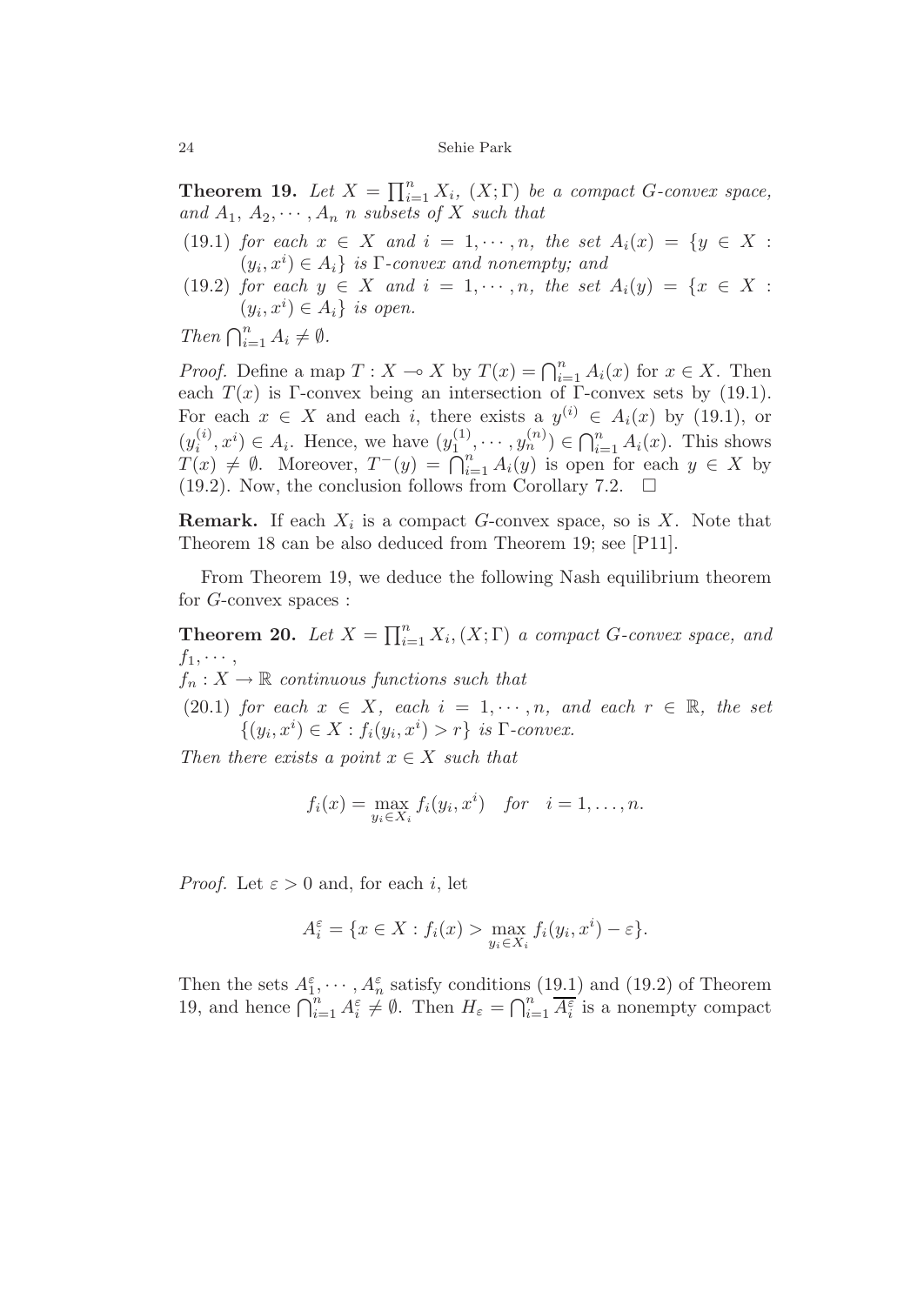set. Since  $H_{\varepsilon_1} \subset H_{\varepsilon_2}$  for  $\varepsilon_1 < \varepsilon_2$ , we have  $\bigcap_{\varepsilon > 0} H_{\varepsilon} \neq \emptyset$ . Then  $x \in$  $\bigcap_{\varepsilon>0} H_{\varepsilon}$  satisfies the conclusion.  $\square$ 

**Final Remarks.** This is not the end of the story. Since there are several hundred published works on the KKM theory, we can cover only an essential part of it. For the more historical background, the reader can consult with [P7,8]. For more involved or generalized versions of the results in this paper, see [P5] for convex spaces, [PK2] for *C*-spaces, and [P9,10,PK1,3-6] for *G*-convex spaces and references therein. Note that a number of peoples are currently working on the subject mainly for various equilibrium problems.

#### **REFERENCES**

- [A] P. S. Alexandroff, *Combinatorial Topology*, OGIZ, Moscow-Leningrad, 1947 (Russian).
- [AH] P. Alexandroff und H. Hopf, *Topologie I*, Springer, Berlin-Heidelberg-New York, 1935.
- [AP] P. Alexandroff and B. Pasynkoff, *Elementary proof of the essentiality of the identity mapping of a simplex*, Uspehi Mat. Nauk  $(N.S.)$  **12** (5) (77) (1957), 175–179 (Russian).
- [BDG1] H. Ben-El-Mechaiekh, P. Deguire, A. Granas, *Points fixes et coincidences pour les fontions multivoques (Applications de Ky Fan)*, C. R. Acad. Sci. Paris **295** (1982), 337–340.
- [BDG2] H. Ben-El-Mechaiekh, P. Deguire, A. Granas, *Points fixes et coincidences pour les fontions multivoques II (Applications de type*  $\varphi$  *et*  $\varphi^*$ ), C. R. Acad. Sci. Paris **295** (1982), 381–384.
- [BK] A. Borglin and H. Keiding, *Existence of equilibrium actions and of equilibrium*, J. Math. Econom. **3** (1976), 313–316.
- [Br] F.E. Browder, *The fixed point theory of multi-valued mappings in topological vector spaces*, Math. Ann. **177** (1968), 283–301.
- [F1] Ky Fan, *A generalization of Tychonoff 's fixed point theorem*, Math. Ann. **142** (1961), 305–310.
- [F2] Ky Fan, *Sur un th´eor`eme minimax*, C.R. Acad. Sci. Paris **259** (1964), 3925– 3928.
- [F3] Ky Fan, *Applications of a theorem concerning sets with convex sections*, Math. Ann. **163** (1966), 189–203.
- [F4] Ky Fan, *Extentions of two fixed point theorems of F.E. Browder*, Math. Z. **112** (1969), 234–240.
- [F5] Ky Fan, *A minimax inequality and applications,* Inequalities III (O. Shisha, ed.), Academic Press, New York, 1972, pp.103–113.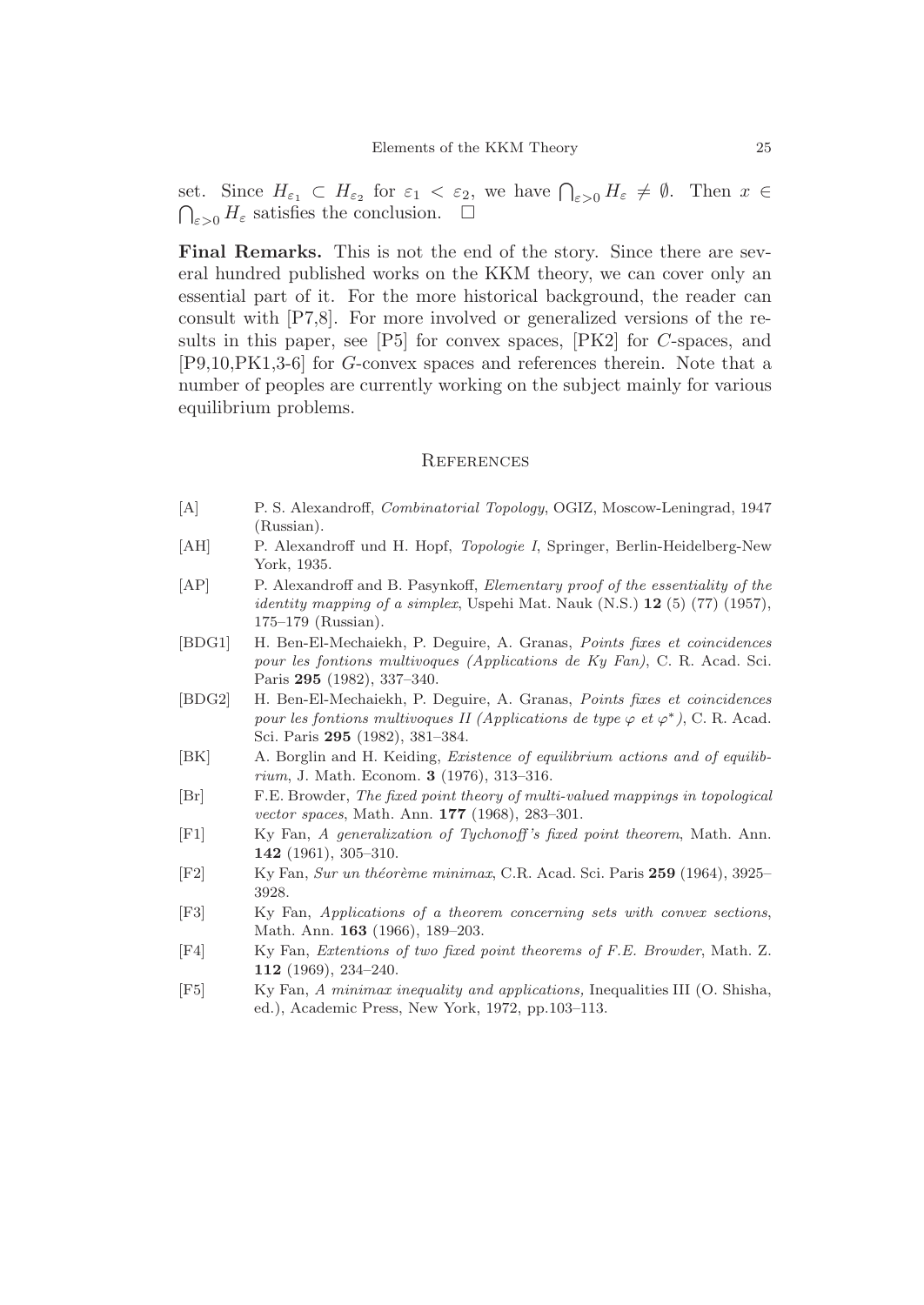- [F6] Ky Fan, *A further generalization of Shapley's generalization of the Knaster-Kuratowski-Mazurkiewicz theorem,* Game Theory and Mathematical Economics (O. Moeschlin and D. Palaschke, ed.), North-Holland, Amsterdam, 1981, pp.275-279.
- [F7] Ky Fan, *Some properties of convex sets related to fixed point theorems*, Math. Ann. **266** (1984), 519–537.
- [Hi] C.J. Himmelberg, *Fixed points of compact multifunctions*, J. Math. Anal. Appl. **38** (1972), 205–207.
- [H1] C.D. Horvath, *Some results on multivalued mappings and inequalities without convexity*, Nonlinear and Convex Analysis — Proc. in honor of Ky Fan (B.L. Lin and S.Simons, eds.), Marcel Dekker, New York, 1987, pp.99–106.
- [H2] C.D. Horvath, *Convexité généralisée et applications*, Sém. Math. Supér. 110, Press. Univ. Montréal, 1990, pp.81-99.
- [H3] C.D. Horvath, *Contractibility and generalized convexity*, J. Math. Anal. Appl. **156** (1991), 341–357.
- [H4] C.D. Horvath, *Extension and selection theorems in topological spaces with a generalized convexity structure*, Ann. Fac. Sci. Toulouse **2** (1993), 253–269.
- [K] H. Kim, *Fixed point theorems on generalized convex spaces*, J. Korean Math. Soc. **35** (1998), 491–502.
- [Ki] W.K. Kim, *Some applications of the Kakutani fixed point theorem*, J. Math. Anal. Appl. **121** (1987), 119–122.
- [KKM] B. Knaster, K. Kuratowski und S. Mazurkiewicz, *Ein Beweis des Fixpunktsatzes f¨ur n-Dimensionale Simplexe*, Fund. Math. **14** (1929), 132–137.
- [I] T. Ichiishi, *Game Theory for Economic Analysis*, Academic Press, New York-London, 1983.
- [L1] M. Lassonde, *On the use of KKM multifunctions in fixed point theory and related topics*, J. Math. Anal. Appl. **97** (1983), 151–201.
- [L2] M. Lassonde, *Sur le principe KKM*, C. R. Acad. Sci. Paris **310** (1990), 573–576.
- [P1] Sehie Park, *Generalized Fan-Browder fixed point theorems and their applications*, Collec. Papers Dedicated to J.G. Park, Chonbuk Nat. Univ., 1989, pp.51–77.
- [P2] Sehie Park, *Generalizations of Ky Fan's matching theorems and their applications*, J. Math. Anal. Appl. **141** (1989), 164–176.
- [P3] Sehie Park, *Generalized matching theorems for closed coverings of convex sets*, Numer. Funct. Anal. and Optimiz. **11** (1990), 101–110.
- [P4] Sehie Park, *Some coincidence theorems on acyclic multifunctions and applications to KKM theory*, Fixed Point Theory and Applications (K.-K. Tan, ed.), World Sci. Publ., River Edge, NJ, 1992, pp.248–277.
- [P5] Sehie Park, *Foundations of the KKM theory via coincidences of composites of upper semicontinuous maps*, J. Korean Math. Soc. **31** (1994), 493–519.
- [P6] Sehie Park, *A unified approach to generalizations of the KKM-type theorems related to acyclic maps*, Numer. Funct. Anal. and Optimiz. **15** (1994), 105– 119.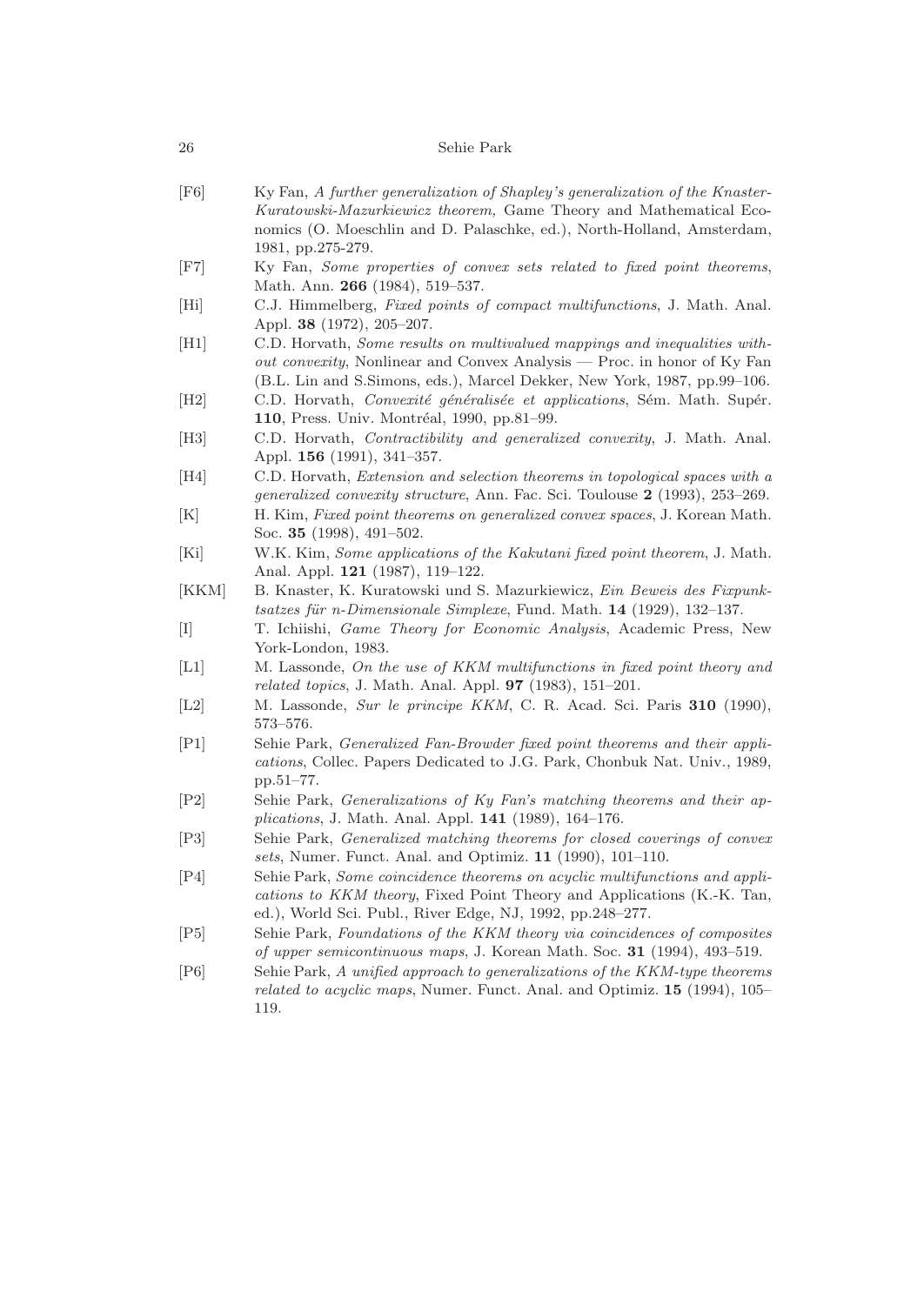- [P7] Sehie Park, *Eighty years of the Brouwer fixed point theorem*, Antipodal Points and Fixed Points (by J. Jaworowski, W. A. Kirk, and S. Park), Lect. Notes Ser. **28**, RIM-GARC, Seoul Nat. Univ., 1995, pp.55-97.
- [P8] Sehie Park, *Ninety years of the Brouwer fixed point theorem*, Vetnam J. Math. **27** (1999), 193–232.
- [P9] Sehie Park, *New subclasses of generalized convex spaces*, Proc. Internat. Conf. on Math. Anal. Appl. (Chinju, 1998) **1-A**, 1999, pp.65–72.
- [P10] Sehie Park, *Remarks on fixed point theorems for generalized convex spaces*, Proc. Internat. Conf. on Math. Anal. Appl. (Chinju, 1998) **1-A**, 1999, pp.95- 104.
- [P11] Sehie Park, *Minimax theorems and the Nash equilibria on generalized convex spaces*, Josai Math. Monograph **1** (1999), 33–46.
- [PJ] S. Park and K.S. Jeong, *Fixed point and non-retract theorems Classical circular tours,* to appear.
- [PK1] S. Park and H. Kim, *Admissible classes of multifunctions on generalized convex spaces*, Proc. Coll. Natur. Sci., Seoul Nat. Univ. **18** (1993), 1–21.
- [PK2] S. Park and H. Kim, *Coincidences of composites of u.s.c. maps on H-spaces and applications*, J. Korean Math. Soc. **32** (1995), 251–264.
- [PK3] S. Park and H. Kim, *Coincidence theorems for admissible multifunctions on generalized convex spaces*, J. Math. Anal. Appl. **197** (1996), 173–187.
- [PK4] S. Park and H. Kim, *Foundations of the KKM theory on generalized convex spaces*, J. Math. Anal. Appl. **209** (1997), 551-571.
- [PK5] S. Park and H. Kim, *Generalizations of the KKM type theorems on generalized convex spaces*, Ind. J. Pure Appl. Math. **29** (1998), 121–132.
- [PK6] S. Park and H. Kim, *Coincidence theorems on a product of generalized convex spaces and applications to equilibria*, J. Korean Math. Soc. **36** (1999), 813–828.
- [ST] M.-H. Shih and K.-K. Tan, *Covering theorems of convex sets related to fixed-point theorems*, Nonlinear and Convex Analysis — Proc. in honor of Ky Fan (B.L. Lin and S. Simons, eds.), Marcel Dekker, New York, 1987, pp.235–244.
- [S] M. Sion, *On general minimax theorems*, Pacific J. Math. **8** (1958), 171–176.
- [Sp] E. Sperner, *Neuer Beweis f¨ur die Invarianz der Dimensionszahl und des Gebietes*, Abh. Math. Seminar Univ. Hamburg **6** (1928), 265–272.
- [T] K.-K. Tan, G*-KKM theorem, minimax inequalities and saddle points*, Nonlinear Anal. TMA **30** (1997), 4151–4160.
- [TZ] K.-K. Tan and X.-L. Zhang, *Fixed point theorems on* G*-convex spaces and applications*, Proc. Nonlinear Funct. Anal. Appl. **1** (1996), 1–19.
- [Tr1] E. Tarafdar, *On nonlinear variational inequalities*, Proc. Amer. Math. Soc. **67** (1977), 95–98.
- [Tr2] E. Tarafdar, *On minimax principles and sets with convex sections*, Publ. Math. Debrecen **29** (1982), 219–226.
- [YP] N. Yannelis and N. Prabhakar, *Existence of maximal elements and equilibria in linear topological spaces*, J. Math. Economics **12** (1983), 233–245.